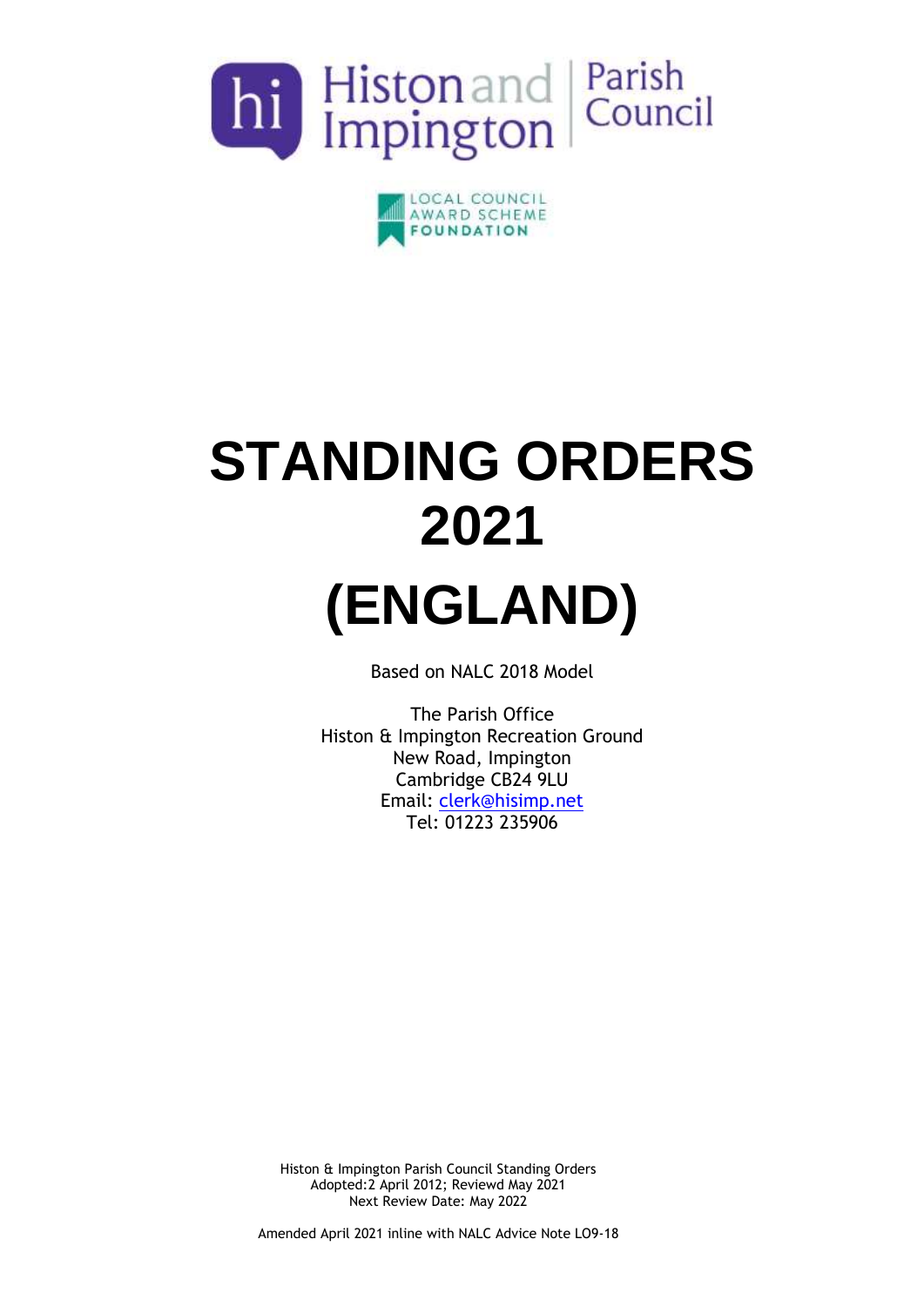| 1. |                                                                |  |
|----|----------------------------------------------------------------|--|
| 2. |                                                                |  |
| 3. |                                                                |  |
| 4. |                                                                |  |
| 5. |                                                                |  |
| 6. | EXTRAORDINARY MEETINGS OF THE COUNCIL, COMMITTEES AND          |  |
| 7. |                                                                |  |
| 8. |                                                                |  |
| 9. | MOTIONS FOR A MEETING THAT REQUIRE WRITTEN NOTICE TO BE        |  |
|    | 10. MOTIONS AT A MEETING THAT DO NOT REQUIRE WRITTEN NOTICE 14 |  |
|    |                                                                |  |
|    |                                                                |  |
|    |                                                                |  |
|    |                                                                |  |
|    |                                                                |  |
|    |                                                                |  |
|    |                                                                |  |
|    |                                                                |  |
|    |                                                                |  |
|    |                                                                |  |
|    | 21. RESPONSIBILITIES UNDER DATA PROTECTION LEGISLATION  23     |  |
|    |                                                                |  |
|    |                                                                |  |
|    | 24. COMMUNICATING WITH DISTRICT AND COUNTY OR UNITARY          |  |
|    |                                                                |  |
|    |                                                                |  |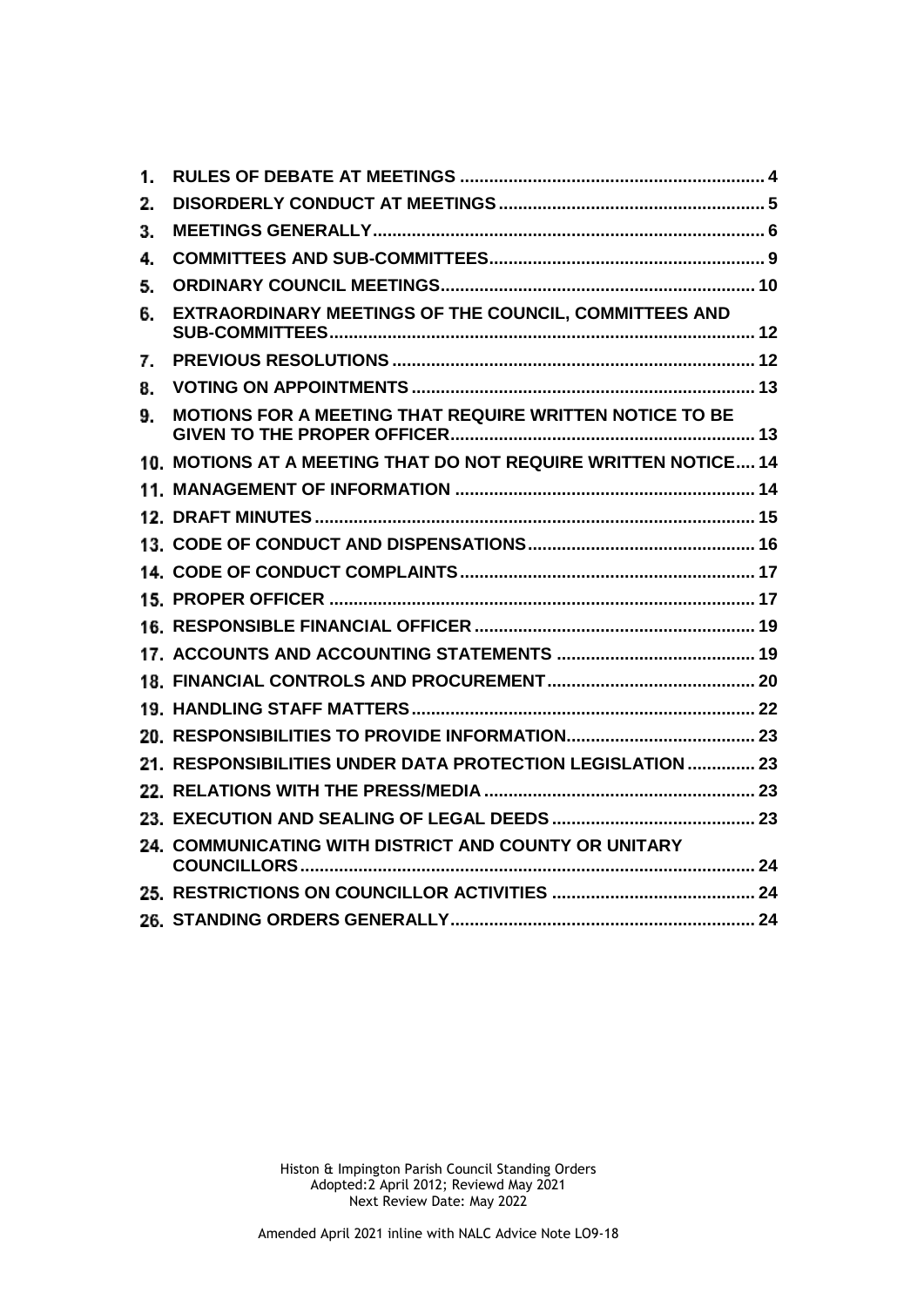# **HOW TO USE MODEL STANDING ORDERS**

Standing orders are the written rules of a local council. Standing orders are essential to regulate the proceedings of a meeting. A council may also use standing orders to confirm or refer to various internal organisational and administrative arrangements. The standing orders of a council are not the same as the policies of a council but standing orders may refer to them.

Local councils operate within a wide statutory framework. Standing orders incorporate and reference many statutory requirements to which councils are subject. It is not possible for the standing orders to contain or reference all the statutory or legal requirements which apply to local councils. For example, it is not practical for standing orders to document all obligations under data protection legislation. The statutory requirements to which a council is subject apply whether or not they are incorporated in a council's standing orders.

The standing orders do not include financial regulations. Financial regulations are standing orders to regulate and control the financial affairs and accounting procedures of a local council. The financial regulations, as opposed to the standing orders of a council, include most of the requirements relevant to the council's Responsible Financial Officer.

## **DRAFTING NOTES**

Standing orders that are in bold type contain legal and statutory requirements. It is recommended that councils adopt them without changing them or their meaning. Standing orders not in bold are designed to help councils operate effectively but they do not contain statutory requirements so they may be adopted as drafted or amended to suit a council's needs.

For convenience, the word "councillor" is used in model standing orders and, unless the context suggests otherwise, includes a non-councillor with or without voting rights.

A standing order that includes brackets like this '( )' requires information to be inserted by a council. A standing order that includes brackets like this '[ ]' and the term 'OR' provides alternative options for a council to choose from when determining standing orders.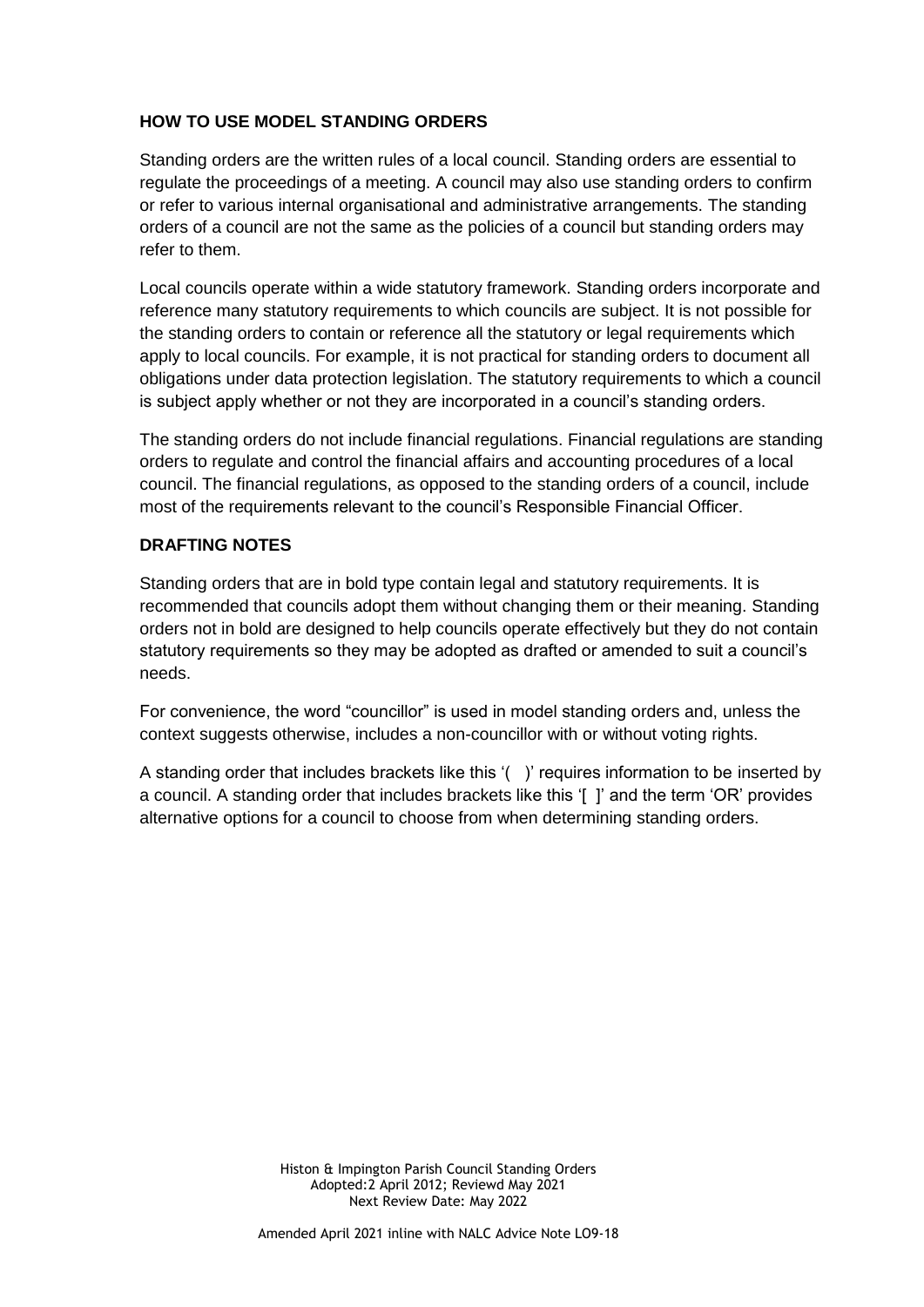### <span id="page-3-0"></span> $1<sup>1</sup>$ **RULES OF DEBATE AT MEETINGS**

- a Motions on the agenda shall be considered in the order that they appear unless the order is changed at the discretion of the chair of the meeting.
- b A motion (including an amendment) shall not be progressed unless it has been moved and seconded.
- c A motion on the agenda that is not moved by its proposer may be treated by the chair of the meeting as withdrawn.
- d If a motion (including an amendment) has been seconded, it may be withdrawn by the proposer only with the consent of the seconder and the meeting.
- e An amendment is a proposal to remove or add words to a motion. It shall not negate the motion.
- f If an amendment to the original motion is carried, the original motion (as amended) becomes the substantive motion upon which further amendment(s) may be moved.
- g An amendment shall not be considered unless early verbal notice of it is given at the meeting and, if requested by the Chair of the meeting, is expressed in writing to the Chair.
- h A councillor may move an amendment to his own motion if agreed by the meeting. If a motion has already been seconded, the amendment shall be with the consent of the seconder and the meeting.
- i If there is more than one amendment to an original or substantive motion, the amendments shall be moved in the order directed by the Chair of the meeting.
- j Subject to standing order 1(k), only one amendment shall be moved and debated at a time, the order of which shall be directed by the Chair of the meeting.
- k One or more amendments may be discussed together if the Chair of the meeting considers this expedient but each amendment shall be voted upon separately.
- l A councillor may not move more than one amendment to an original or substantive motion.
- m The mover of an amendment has no right of reply at the end of debate on it.
- n Where a series of amendments to an original motion are carried, the mover of the original motion shall have a right of reply either at the end of debate on the first amendment or at the very end of debate on the final substantive motion immediately before it is put to the vote.
- o Unless permitted by the Chair of the meeting, a councillor may speak once in the debate on a motion except:
	- i. to speak on an amendment moved by another councillor;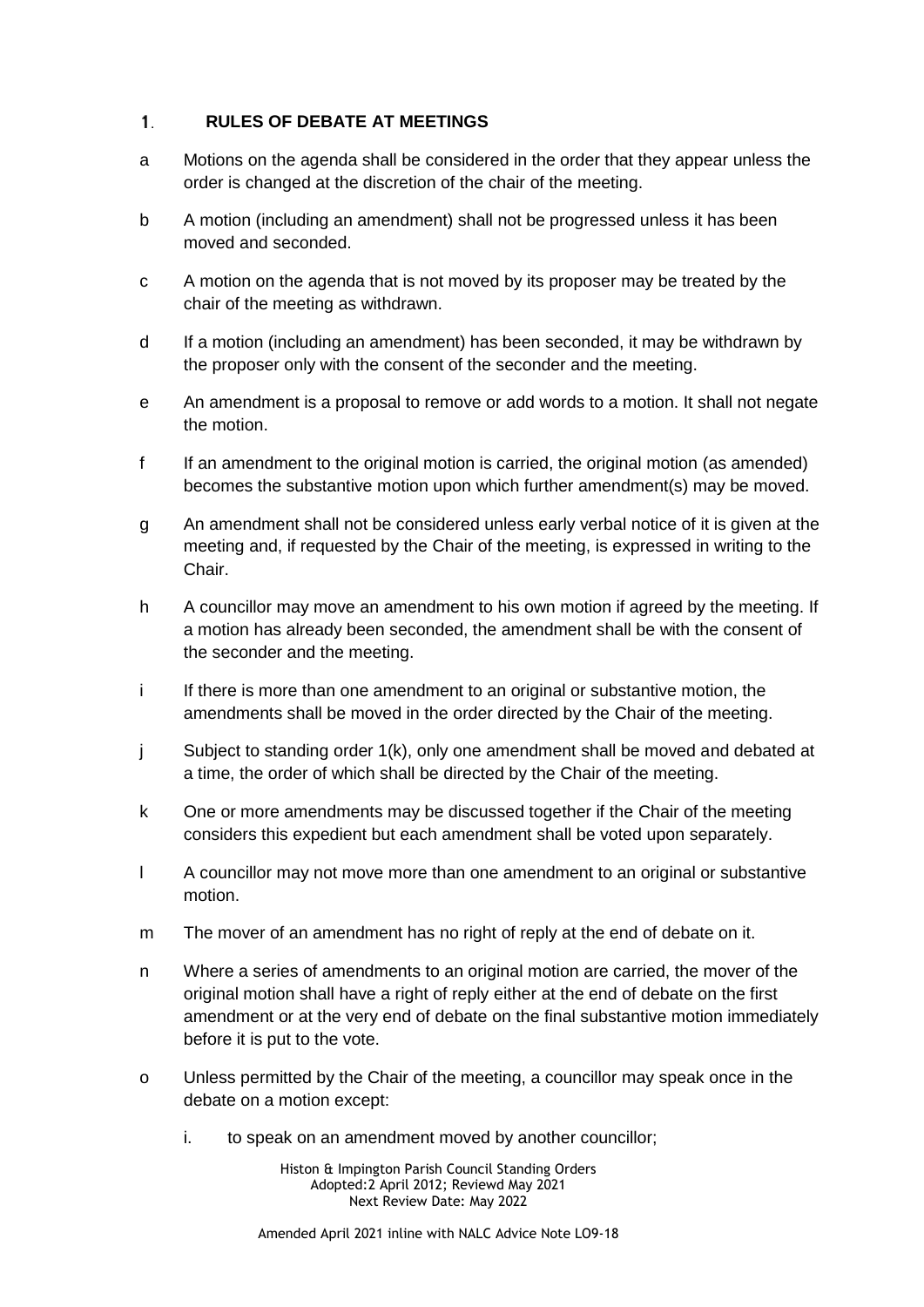- ii. to move or speak on another amendment if the motion has been amended since he last spoke;
- iii. to make a point of order;
- iv. to give a personal explanation; or
- v. to exercise a right of reply.
- p During the debate on a motion, a councillor may interrupt only on a point of order or a personal explanation and the councillor who was interrupted shall stop speaking. A councillor raising a point of order shall identify the standing order which he considers has been breached or specify the other irregularity in the proceedings of the meeting he is concerned by.
- q A point of order shall be decided by the Chair of the meeting and his decision shall be final.
- r When a motion is under debate, no other motion shall be moved except:
	- i. to amend the motion;
	- ii. to proceed to the next business;
	- iii. to adjourn the debate;
	- iv. to put the motion to a vote;
	- v. to ask a person to be no longer heard or to leave the meeting;
	- vi. to refer a motion to a committee or sub-committee for consideration;
	- vii. to exclude the public and press;
	- viii. to adjourn the meeting; or
	- ix. to suspend particular standing order(s) excepting those which reflect mandatory statutory or legal requirements.
- s Before an original or substantive motion is put to the vote, the Chair of the meeting shall be satisfied that the motion has been sufficiently debated and that the mover of the motion under debate has exercised or waived his right of reply.
- t Excluding motions moved under standing order 1(r), the contributions or speeches by a councillor shall relate only to the motion under discussion and shall not exceed (5) minutes without the consent of the Chair of the meeting.

### <span id="page-4-0"></span> $2^{\circ}$ **DISORDERLY CONDUCT AT MEETINGS**

a No person shall obstruct the transaction of business at a meeting or behave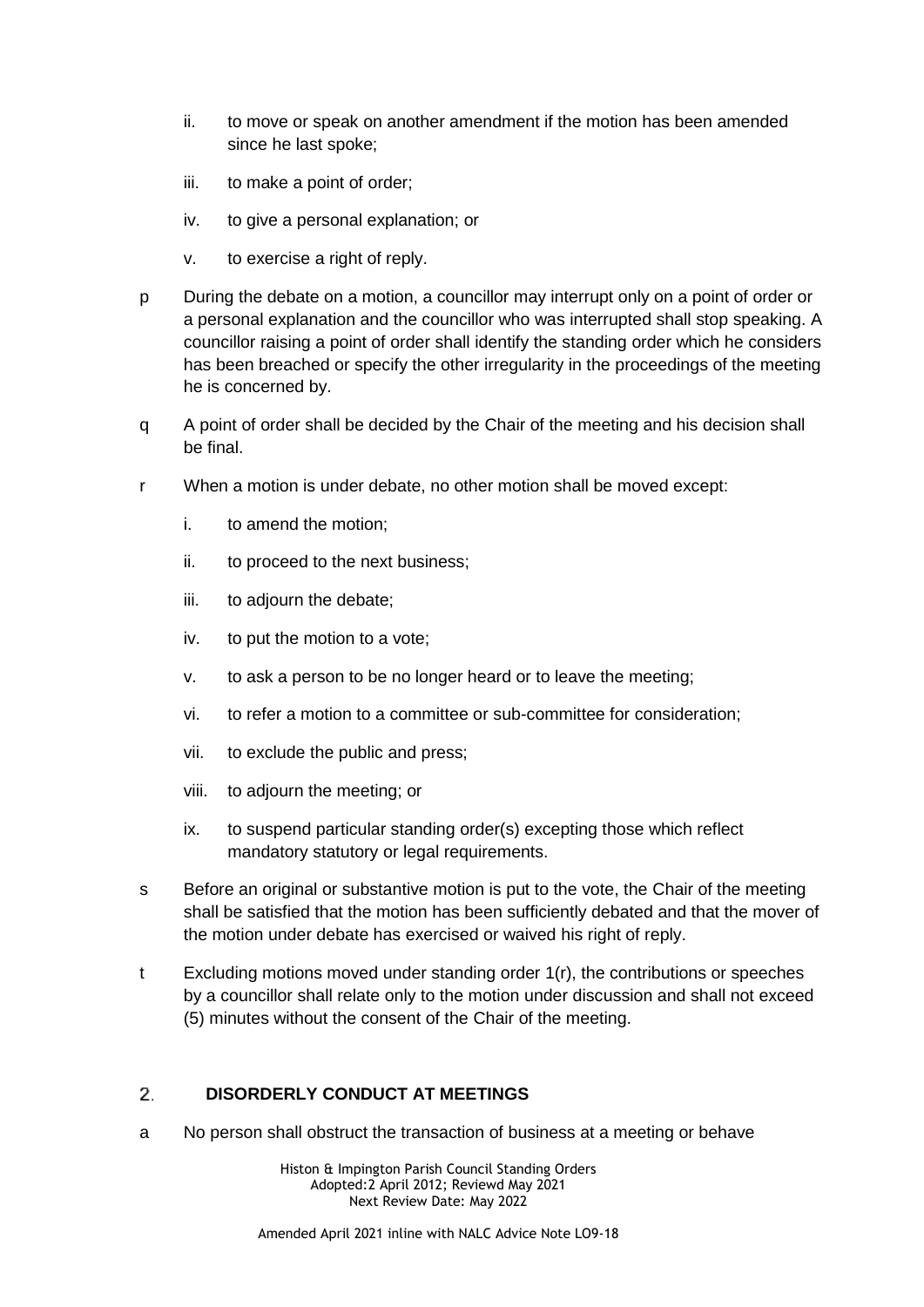offensively or improperly. If this standing order is ignored, the Chair of the meeting shall request such person(s) to moderate or improve their conduct.

- b If person(s) disregard the request of the Chair of the meeting to moderate or improve their conduct, any councillor or the Chair of the meeting may move that the person be no longer heard or be excluded from the meeting. The motion, if seconded, shall be put to the vote without discussion.
- c If a resolution made under standing order 2(b) is ignored, the Chair of the meeting may take further reasonable steps to restore order or to progress the meeting. This may include temporarily suspending or closing the meeting.

### <span id="page-5-0"></span>**MEETINGS GENERALLY** 3.

**Full Council meetings** Committee meetings **•** Sub-committee meetings **•** 

- a **Meetings shall not take place in premises which at the time of the meeting are used for the supply of alcohol, unless no other premises are available free of charge or at a reasonable cost.**
- b **The minimum three clear days for notice of a meeting does not include the day on which notice was issued, the day of the meeting, a Sunday, a day of the Christmas break, a day of the Easter break or of a bank holiday or a day appointed for public thanksgiving or mourning.**
- c **The minimum three clear days' public notice for a meeting does not include the day on which the notice was issued or the day of the meeting unless the meeting is convened at shorter notice**
- ● d **Meetings shall be open to the public unless their presence is prejudicial to the public interest by reason of the confidential nature of the business to be transacted or for other special reasons. The public's exclusion from part or all of a meeting shall be by a resolution which shall give reasons for the public's exclusion.**
	- e Members of the public may make representations, answer questions and give evidence at a meeting which they are entitled to attend in respect of the business on the agenda.
	- f The period of time designated for public participation at a meeting in accordance with standing order 3(e) shall not exceed 15 minutes unless directed by the Chair of the meeting.
	- g Subject to standing order 3(f), a member of the public shall not speak for more than 5 minutes.
	- h In accordance with standing order 3(e), a question shall not require a response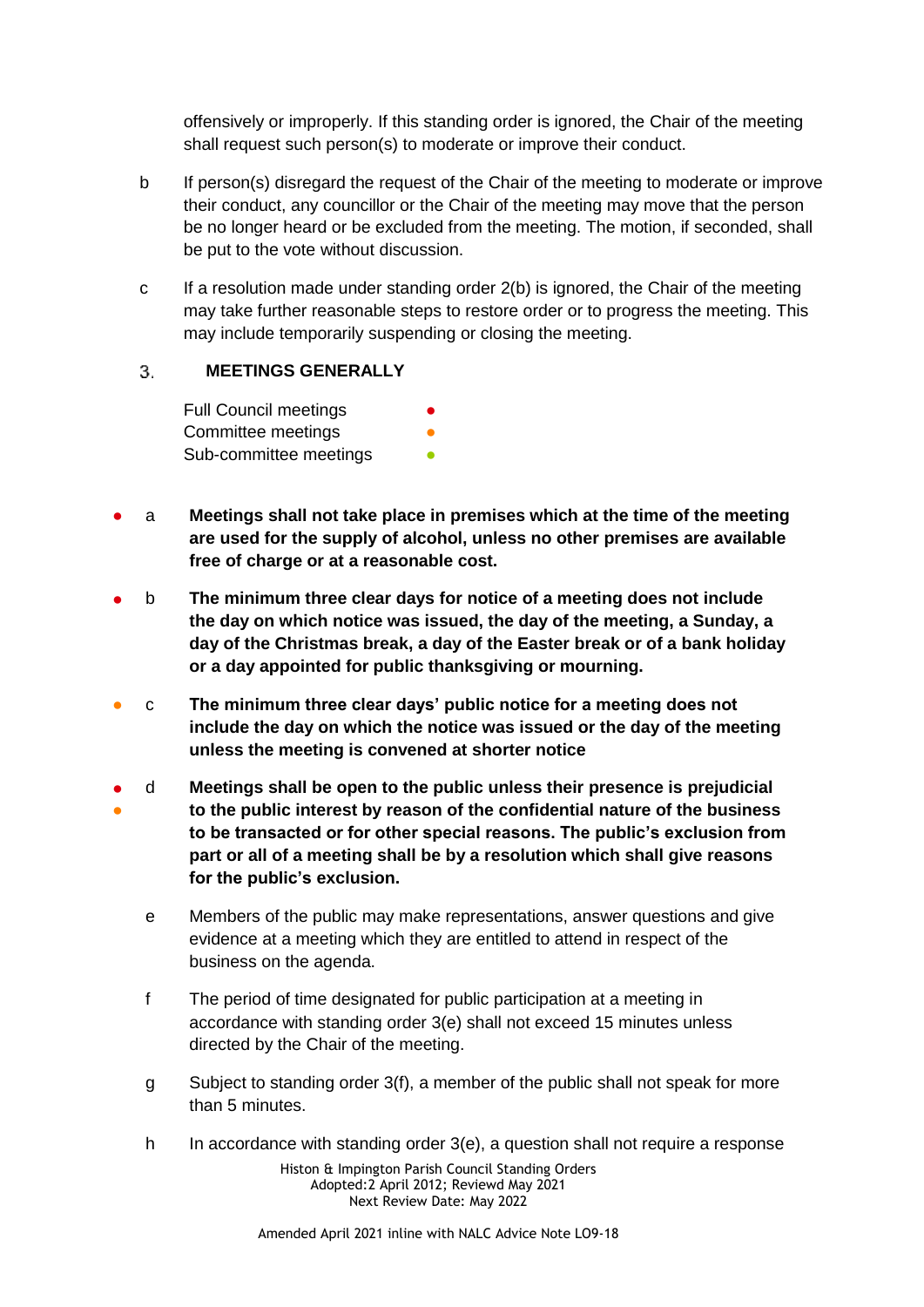at the meeting nor start a debate on the question. The Chair of the meeting may direct that a written or oral response be given.

- i A person shall raise his hand when requesting to speak and stand when speaking (except when a person has a disability or is likely to suffer discomfort). The Chair of the meeting may at any time permit a person to be seated when speaking.
- j A person who speaks at a meeting shall direct his comments to the Chair of the meeting.
- k Only one person is permitted to speak at a time. If more than one person wants to speak, the Chair of the meeting shall direct the order of speaking.
- ● l **Subject to standing order 3(m), a person who attends a meeting is permitted to report on the meeting whilst the meeting is open to the public. To "report" means to film, photograph, make an audio recording of meeting proceedings, use any other means for enabling persons not present to see or hear the meeting as it takes place or later or to report or to provide oral or written commentary about the meeting so that the report or commentary is available as the meeting takes place or later to persons not present.**
- ● m **A person present at a meeting may not provide an oral report or oral commentary about a meeting as it takes place without permission.**
- ● n **The press shall be provided with reasonable facilities for the taking of their report of all or part of a meeting at which they are entitled to be present.**
- o **Subject to standing orders which indicate otherwise, anything authorised or required to be done by, to or before the Chair of the Council may in his absence be done by, to or before the Vice-Chair of the Council (if there is one).**
- p **The Chair of the Council, if present, shall preside at a meeting. If the Chair is absent from a meeting, the Vice-Chair of the Council (if there is one) if present, shall preside. If both the Chair and the Vice-Chair are absent from a meeting, a councillor as chosen by the councillors present at the meeting shall preside at the meeting.**
- ● ● q **Subject to a meeting being quorate, all questions at a meeting shall be decided by a majority of the councillors and non-councillors with voting rights present and voting.**
- 。<br>。 ● ● r **The Chair of a meeting may give an original vote on any matter put to the vote, and in the case of an equality of votes may exercise his casting vote whether or not he gave an original vote.**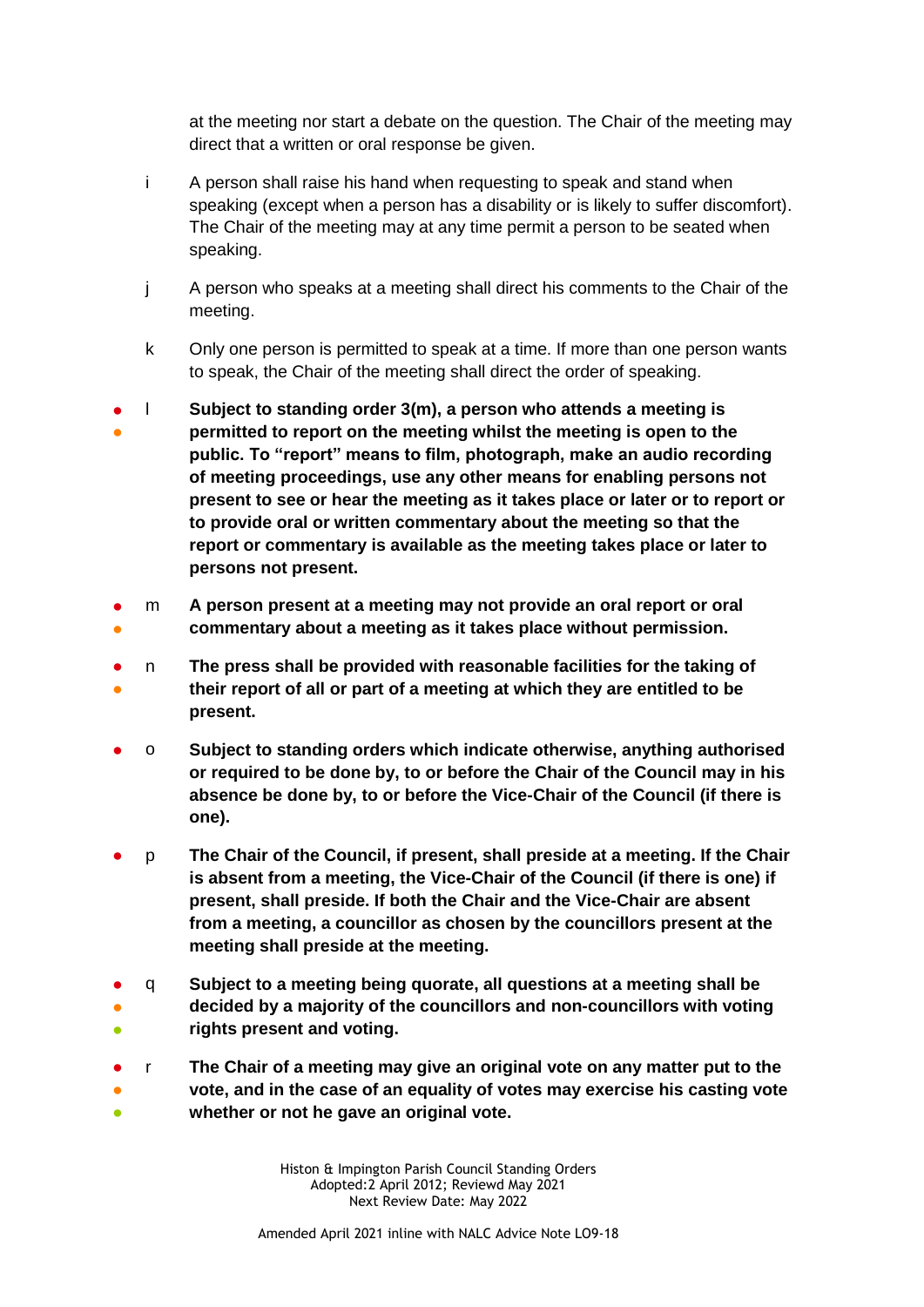*See standing orders 5(h) and (i) for the different rules that apply in the election of the Chair of the Council at the annual meeting of the Council.*

- s **Unless standing orders provide otherwise, voting on a question shall be by a show of hands. At the request of a councillor, the voting on any question shall be recorded so as to show whether each councillor present and voting gave his vote for or against that question.** Such a request shall be made before moving on to the next item of business on the agenda.
	- t The minutes of a meeting shall include an accurate record of the following:
		- i. the time and place of the meeting;
		- ii. the names of councillors who are present and the names of councillors who are absent;
		- iii. interests that have been declared by councillors and non-councillors with voting rights;
		- iv. the grant of dispensations (if any) to councillors and non-councillors with voting rights:
		- v. whether a councillor or non-councillor with voting rights left the meeting when matters that they held interests in were being considered;
		- vi. if there was a public participation session; and
		- vii. the resolutions made.
- u **A councillor or a non-councillor with voting rights who has a disclosable**
- ● **pecuniary interest or another interest as set out in the Council's code of conduct in a matter being considered at a meeting is subject to statutory limitations or restrictions under the code on his right to participate and vote on that matter.**
- v **No business may be transacted at a meeting unless at least one-third of the whole number of members of the Council are present and in no case shall the quorum of a meeting be less than three.**

*See standing order 4d(viii) for the quorum of a committee or sub-committee meeting.* 

- w **If a meeting is or becomes inquorate no business shall be transacted**
- ● and the meeting shall be closed. The business on the agenda for the meeting shall be adjourned to another meeting.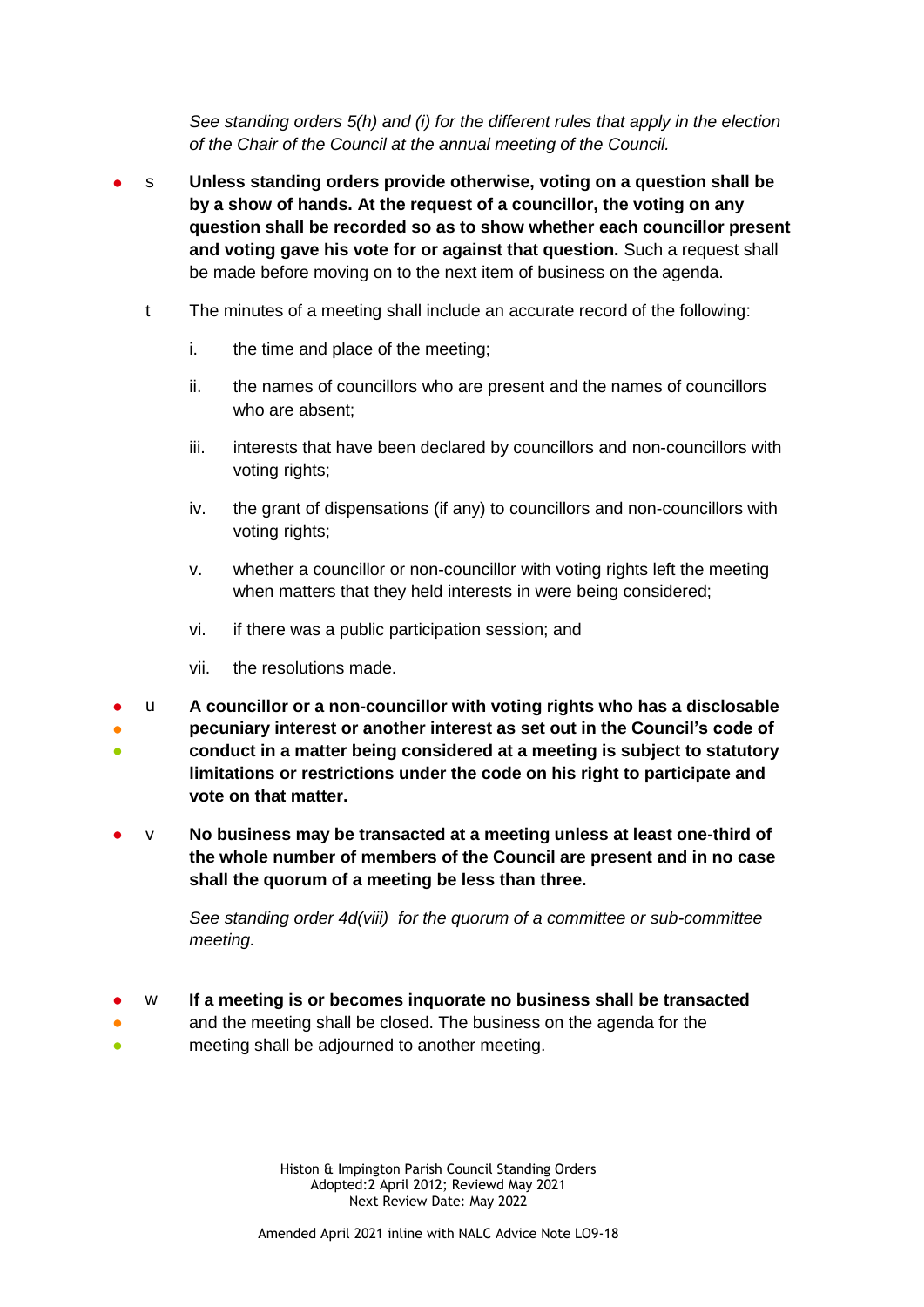x Meetings shall not exceed a period of 2 hours unless a positive decision by the meeting to continue has been taken. Any outstanding business of a meeting so adjourned shall be transacted at a following meeting

### <span id="page-8-0"></span>**COMMITTEES AND SUB-COMMITTEES**  $\overline{4}$

- a **Unless the Council determines otherwise, a committee may appoint a subcommittee whose terms of reference and members shall be determined by the committee.**
- b **The members of a committee may include non-councillors unless it is a committee which regulates and controls the finances of the Council.**
- c **Unless the Council determines otherwise, all the members of an advisory committee and a sub-committee of the advisory committee may be noncouncillors.**
- d The Council may appoint standing committees or other committees as may be necessary, and:
	- i. shall determine their terms of reference;
	- ii. shall determine the number and time of the ordinary meetings of a standing committee up until the date of the next annual meeting of the Council;
	- iii. shall permit a committee, other than in respect of the ordinary meetings of a committee, to determine the number and time of its meetings;
	- iv. shall, subject to standing orders 4(b) and (c), appoint and determine the terms of office of members of such a committee;
	- v. may, subject to standing orders 4(b) and (c), appoint and determine the terms of office of the substitute members to a committee whose role is to replace the ordinary members at a meeting of a committee if the ordinary members of the committee confirm to the Proper Officer 2 days before the meeting that they are unable to attend;
	- vi. shall, after it has appointed the members of a standing committee, appoint the Chair of the standing committee;
	- vii. shall permit a committee other than a standing committee, to appoint its own Chair at the first meeting of the committee;
	- Histon & Impington Parish Council Standing Orders Adopted:2 April 2012; Reviewd May 2021 Next Review Date: May 2022 viii. shall determine the place, notice requirements and quorum for a meeting of a committee and a sub-committee which, in both cases, shall be no less than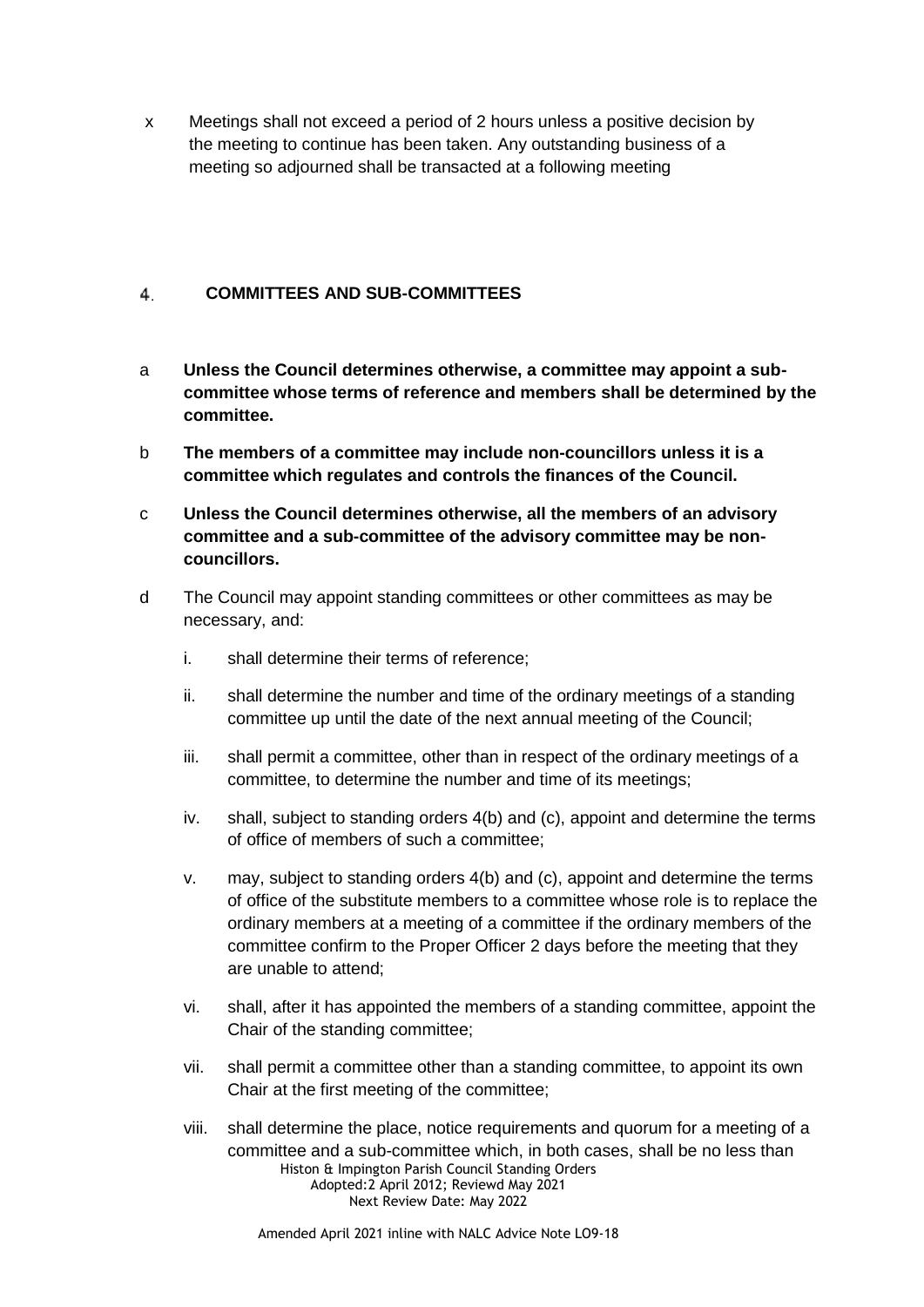three;

- ix. shall determine if the public may participate at a meeting of a committee;
- x. shall determine if the public and press are permitted to attend the meetings of a sub-committee and also the advance public notice requirements, if any, required for the meetings of a sub-committee;
- xi. shall determine if the public may participate at a meeting of a sub-committee that they are permitted to attend; and
- xii. may dissolve a committee or a sub-committee.

### <span id="page-9-0"></span>**ORDINARY COUNCIL MEETINGS**  5.

- a **In an election year, the annual meeting of the Council shall be held on or within 14 days following the day on which the councillors elected take office.**
- b **In a year which is not an election year, the annual meeting of the Council shall be held on such day in May as the Council decides.**
- c **If no other time is fixed, the annual meeting of the Council shall take place at 6pm.**
- d **In addition to the annual meeting of the Council, at least three other ordinary meetings shall be held in each year on such dates and times as the Council decides.**
- e **The first business conducted at the annual meeting of the Council shall be the election of the Chair and Vice-Chair (if any) of the Council. The tenure for any individual as Chair of the council, or of any committee shall not exceed four years in any one period.**
- f **The Chair of the Council, unless he has resigned or becomes disqualified, shall continue in office and preside at the annual meeting until his successor is elected at the next annual meeting of the Council.**
- g **The Vice-Chair of the Council, if there is one, unless he resigns or becomes disqualified, shall hold office until immediately after the election of the Chair of the Council at the next annual meeting of the Council.**
- h **In an election year, if the current Chair of the Council has not been re-elected as a member of the Council, he shall preside at the annual meeting until a successor Chair of the Council has been elected. The current Chair of the Council shall not have an original vote in respect of the election of the new Chair of the Council but shall give a casting vote in the case of an equality of votes.**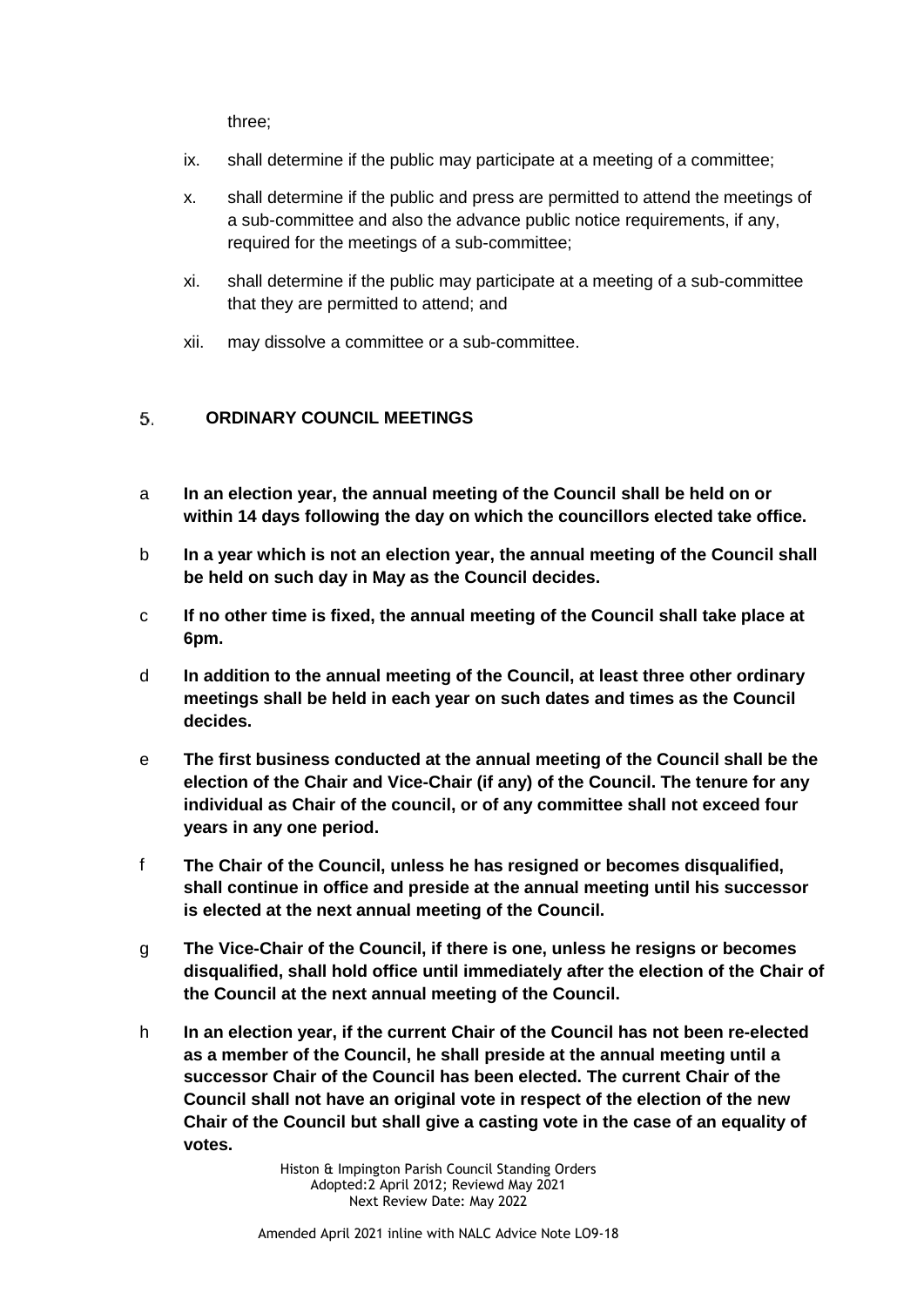- i **In an election year, if the current Chair of the Council has been re-elected as a member of the Council, he shall preside at the annual meeting until a new Chair of the Council has been elected. He may exercise an original vote in respect of the election of the new Chair of the Council and shall give a casting vote in the case of an equality of votes.**
- j Following the election of the Chair of the Council and Vice-Chair (if there is one) of the Council at the annual meeting, the business shall include:
	- i. **In an election year, delivery by the Chair of the Council and councillors of their acceptance of office forms unless the Council resolves for this to be done at a later date. In a year which is not an election year, delivery by the Chair of the Council of his acceptance of office form unless the Council resolves for this to be done at a later date;**
	- ii. Confirmation of the accuracy of the minutes of the last meeting of the Council;
	- iii. Receipt of the minutes of the last meeting of a committee;
	- iv. Consideration of the recommendations made by a committee;
	- v. Review of delegation arrangements to committees, sub-committees, staff and other local authorities;
	- vi. Review of the terms of reference for committees;
	- vii. Appointment of members to existing committees;
	- viii. Appointment of any new committees in accordance with standing order 4;
	- ix. Review and adoption of appropriate standing orders and financial regulations;
	- x. Review of arrangements (including legal agreements) with other local authorities, not-for-profit bodies and businesses.
	- xi. Review of representation on or work with external bodies and arrangements for reporting back;
	- xii. In an election year, to make arrangements with a view to the Council becoming eligible to exercise the general power of competence in the future;
	- xiii. Review of inventory of land and other assets including buildings and office equipment;
	- xiv. Confirmation of arrangements for insurance cover in respect of all insurable risks;
	- xv. Review of the Council's and/or staff subscriptions to other bodies;
	- xvi. Review of the Council's complaints procedure;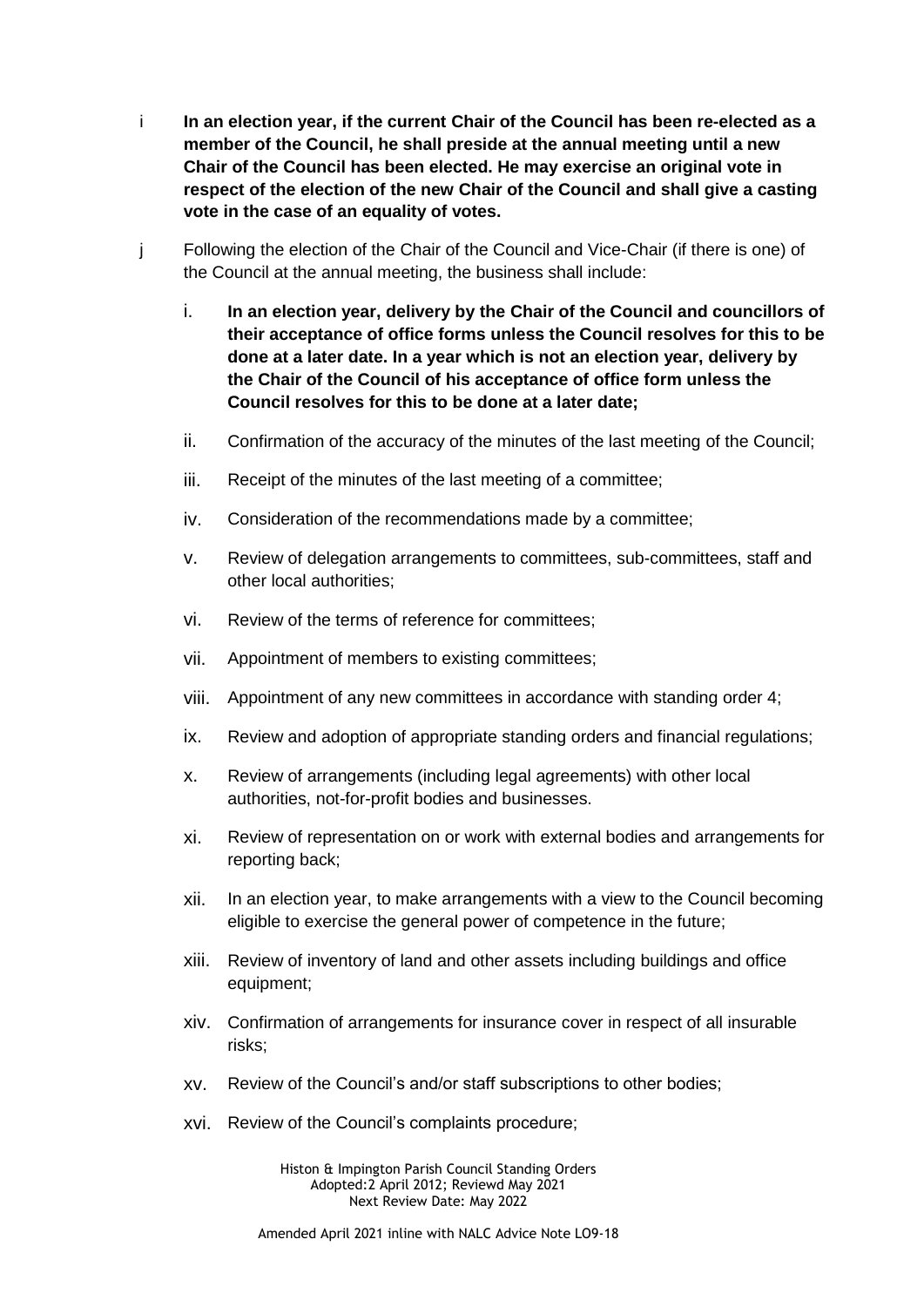- xvii. Review of the Council's policies, procedures and practices in respect of its obligations under freedom of information and data protection legislation (*see also standing orders 11, 20 and 21*);
- xviii. Review of the Council's policy for dealing with the press/media;
- xix. Review of the Council's employment policies and procedures;
- xx. Review of the Council's expenditure incurred under s.137 of the Local Government Act 1972 or the general power of competence.
- xxi. Determining the time and place of ordinary meetings of the Council up to and including the next annual meeting of the Council.

### <span id="page-11-0"></span>**EXTRAORDINARY MEETINGS OF THE COUNCIL, COMMITTEES AND SUB-**6. **COMMITTEES**

- a **The Chair of the Council may convene an extraordinary meeting of the Council at any time.**
- b **If the Chair of the Council does not call an extraordinary meeting of the Council within seven days of having been requested in writing to do so by two councillors, any two councillors may convene an extraordinary meeting of the Council. The public notice giving the time, place and agenda for such a meeting shall be signed by the two councillors.**
- c The Chair of a committee or a sub-committee may convene an extraordinary meeting of the committee or the sub-committee at any time.
- d If the Chair of a committee or a sub-committee does not call an extraordinary meeting within 7 days of having been requested to do so by 2 members of the committee or the sub-committee, any 2 members of the committee or the subcommittee may convene an extraordinary meeting of the committee or a subcommittee.

### <span id="page-11-1"></span> $\mathcal{I}$ . **PREVIOUS RESOLUTIONS**

- a A resolution shall not be reversed within six months except either by a special motion, which requires written notice by at least (4) councillors to be given to the Proper Officer in accordance with standing order 9, or by a motion moved in pursuance of the recommendation of a committee or a sub-committee.
- b When a motion moved pursuant to standing order 7(a) has been disposed of, no similar motion may be moved for a further six months.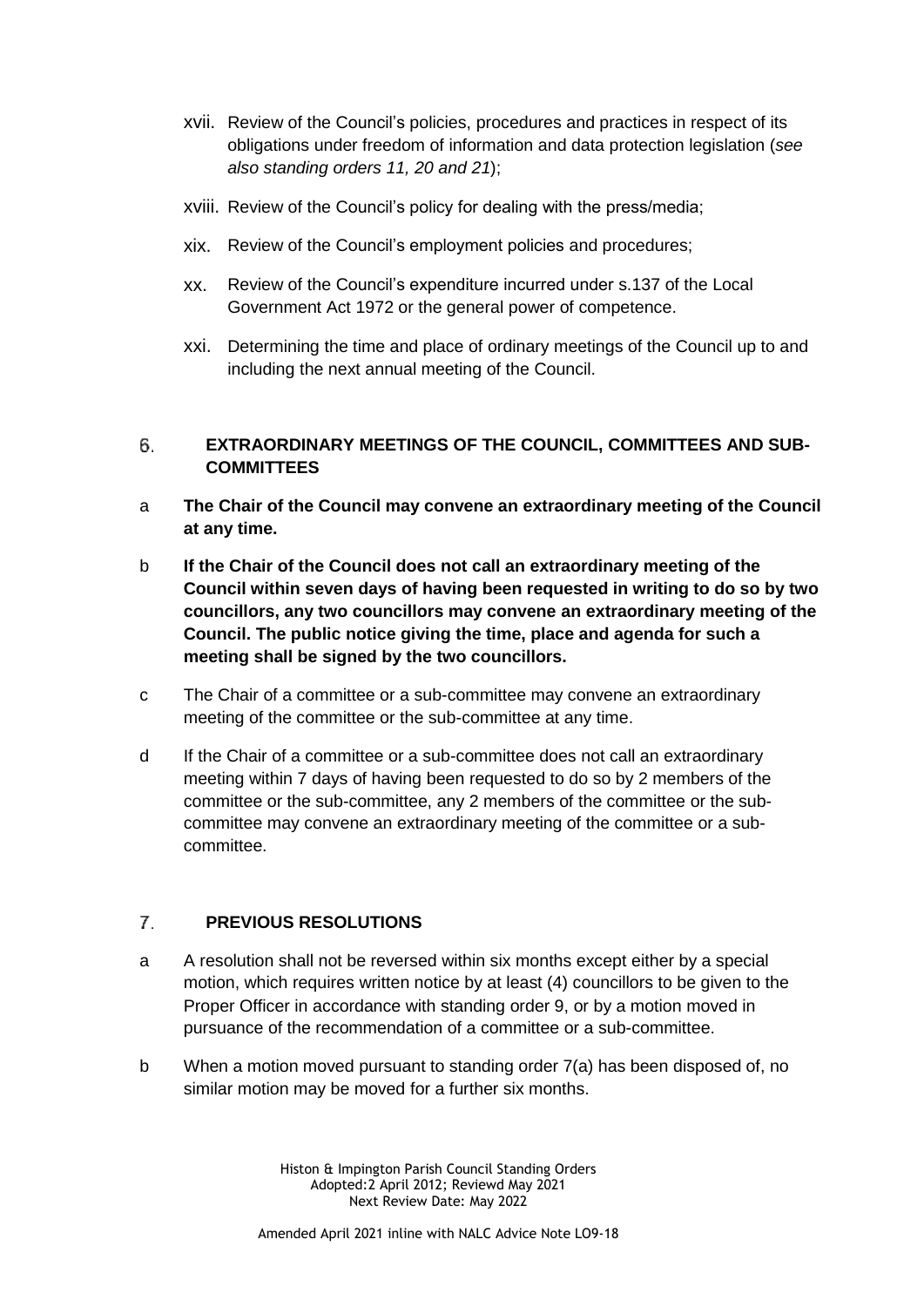### <span id="page-12-0"></span>8. **VOTING ON APPOINTMENTS**

- a Where more than two persons have been nominated for a position to be filled by the Council and none of those persons has received an absolute majority of votes in their favour, the name of the person having the least number of votes shall be struck off the list and a fresh vote taken. This process shall continue until a majority of votes is given in favour of one person. A tie in votes may be settled by the casting vote exercisable by the Chair of the meeting.
- b In the case of appointment of Chair and vice-Chair, if the meeting so requests, and where two or more persons have been nominated, the voting shall be carried out by paper ballot

### <span id="page-12-1"></span>9. **MOTIONS FOR A MEETING THAT REQUIRE WRITTEN NOTICE TO BE GIVEN TO THE PROPER OFFICER**

- a A motion shall relate to the responsibilities of the meeting for which it is tabled and in any event shall relate to the performance of the Council's statutory functions, powers and obligations or an issue which specifically affects the Council's area or its residents.
- b No motion may be moved at a meeting unless it is on the agenda and the mover has given written notice of its wording to the Proper Officer at least 7 clear days before the meeting. Clear days do not include the day of the notice or the day of the meeting.
- c The Proper Officer may, before including a motion on the agenda received in accordance with standing order 9(b), correct obvious grammatical or typographical errors in the wording of the motion.
- d If the Proper Officer considers the wording of a motion received in accordance with standing order 9(b) is not clear in meaning, the motion shall be rejected until the mover of the motion resubmits it, so that it can be understood, in writing, to the Proper Officer at least 5 clear days before the meeting.
- e If the wording or subject of a proposed motion is considered improper, the Proper Officer shall consult with the Chair of the forthcoming meeting or, as the case may be, the councillors who have convened the meeting, to consider whether the motion shall be included in the agenda or rejected.
- f The decision of the Proper Officer as to whether or not to include the motion on the agenda shall be final.
- g Motions received shall be recorded and numbered in the order that they are received.
- h Motions rejected shall be recorded with an explanation by the Proper Officer of the reason for rejection.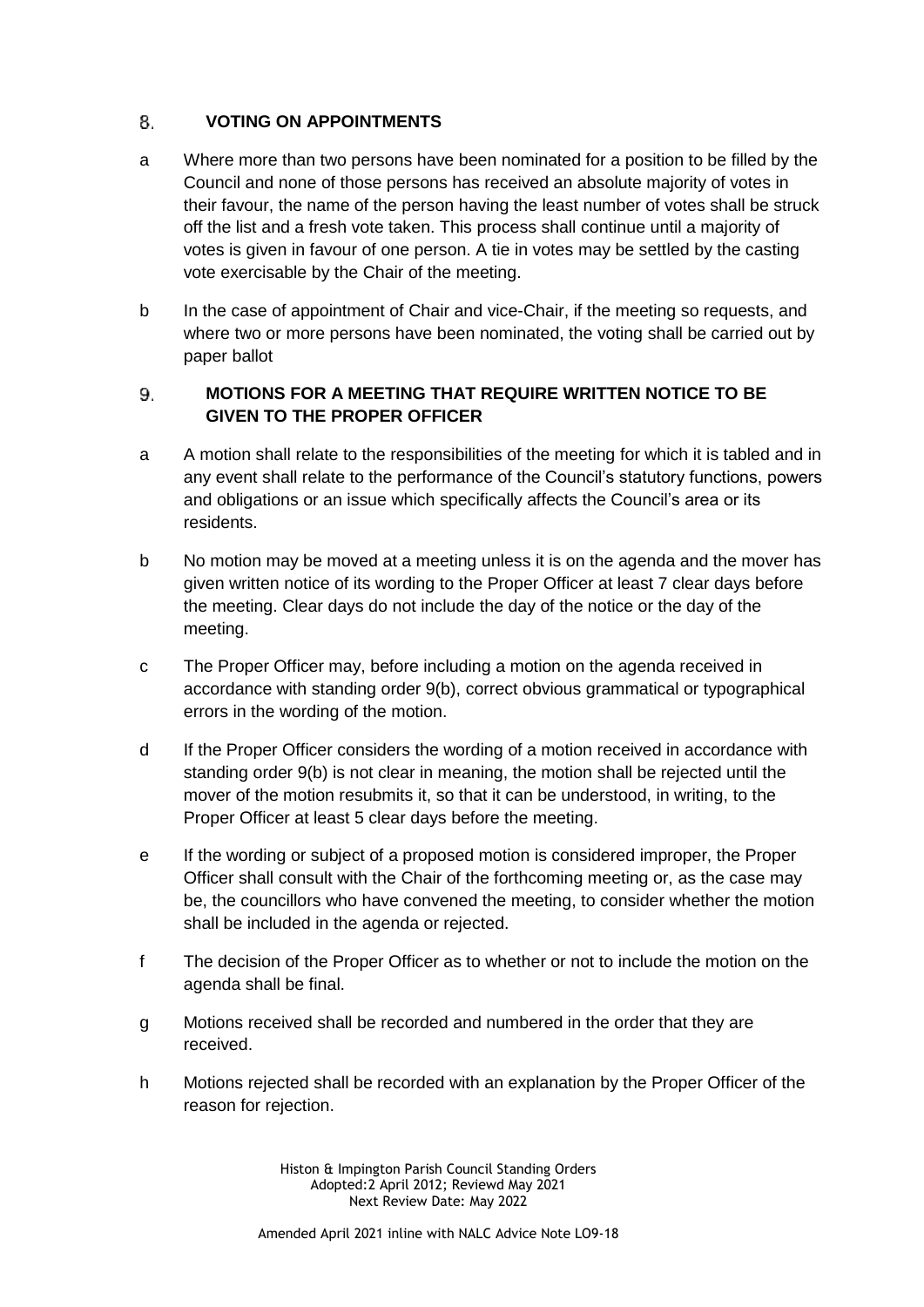### <span id="page-13-0"></span> $10.$ **MOTIONS AT A MEETING THAT DO NOT REQUIRE WRITTEN NOTICE**

- a The following motions may be moved at a meeting without written notice to the Proper Officer:
	- i. to correct an inaccuracy in the draft minutes of a meeting;
	- ii. to move to a vote;
	- iii. to defer consideration of a motion;
	- iv. to refer a motion to a particular committee or sub-committee;
	- v. to appoint a person to preside at a meeting;
	- vi. to change the order of business on the agenda;
	- vii. to proceed to the next business on the agenda;
	- viii. to require a written report;
	- ix. to appoint a committee or sub-committee and their members;
	- x. to extend the time limits for speaking;
	- xi. to exclude the press and public from a meeting in respect of confidential or other information which is prejudicial to the public interest;
	- xii. to not hear further from a councillor or a member of the public;
	- xiii. to exclude a councillor or member of the public for disorderly conduct;
	- xiv. to temporarily suspend the meeting;
	- xv. to suspend a particular standing order (unless it reflects mandatory statutory or legal requirements);
	- xvi. to adjourn the meeting; or
	- xvii. to close the meeting.
- b If a motion fall within the terms of reference of a committee or sub committee or within the delegated power conferred on an employee, a referral of the same may be made to such committee or sub committee or employee provided that the Chair may direct for it to be dealt with at the present meeting for reasons of urgency or expedience

#### <span id="page-13-1"></span>**MANAGEMENT OF INFORMATION**   $11$

*See also standing order 20.*

a **The Council shall have in place and keep under review, technical and organisational measures to keep secure information (including personal data)**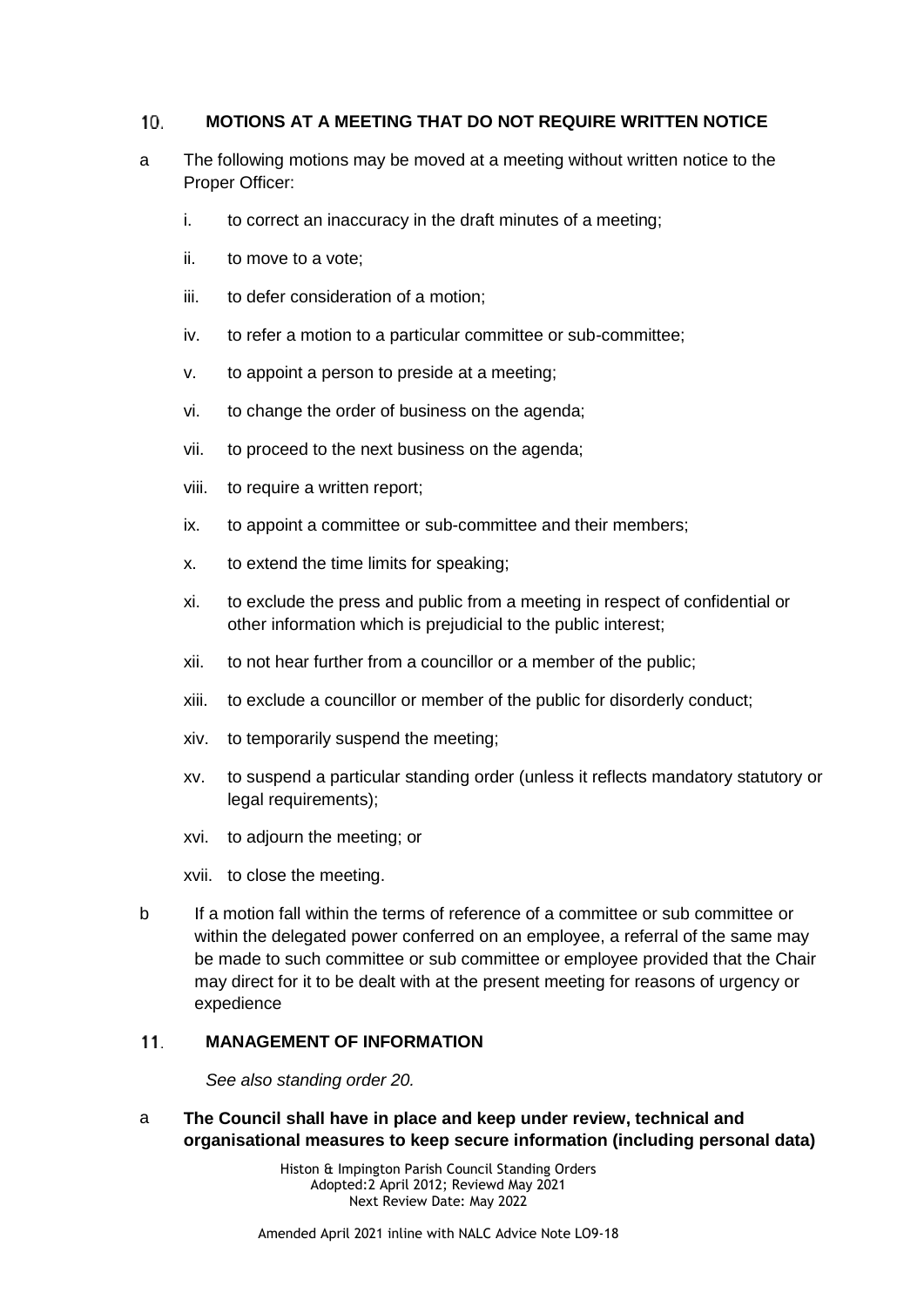**which it holds in paper and electronic form. Such arrangements shall include deciding who has access to personal data and encryption of personal data.**

- b **The Council shall have in place, and keep under review, policies for the retention and safe destruction of all information (including personal data) which it holds in paper and electronic form. The Council's retention policy shall confirm the period for which information (including personal data) shall be retained or if this is not possible the criteria used to determine that period (e.g. the Limitation Act 1980).**
- c **The agenda, papers that support the agenda and the minutes of a meeting shall not disclose or otherwise undermine confidential information or personal data without legal justification.**
- d **Councillors, staff, the Council's contractors and agents shall not disclose confidential information or personal data without legal justification.**

### <span id="page-14-0"></span> $12<sub>1</sub>$ **DRAFT MINUTES**

| <b>Full Council meetings</b> |  |
|------------------------------|--|
| Committee meetings           |  |
| Sub-committee meetings       |  |

- a If the draft minutes of a preceding meeting have been served on councillors with the agenda to attend the meeting at which they are due to be approved for accuracy, they shall be taken as read.
- b There shall be no discussion about the draft minutes of a preceding meeting except in relation to their accuracy. A motion to correct an inaccuracy in the draft minutes shall be moved in accordance with standing order 10(a)(i).
- c The accuracy of draft minutes, including any amendment(s) made to them, shall be confirmed by resolution and shall be signed by the Chair of the meeting and stand as an accurate record of the meeting to which the minutes relate.
- d If the Chair of the meeting does not consider the minutes to be an accurate record of the meeting to which they relate, he shall sign the minutes and include a paragraph in the following terms or to the same effect:

"The Chair of this meeting does not believe that the minutes of the meeting of the ( ) held on [date] in respect of ( ) were a correct record but his view was not upheld by the meeting and the minutes are confirmed as an accurate record of the proceedings."

# e **If the Council's gross annual income or expenditure (whichever is higher) does not exceed £25,000, it shall publish draft minutes on a**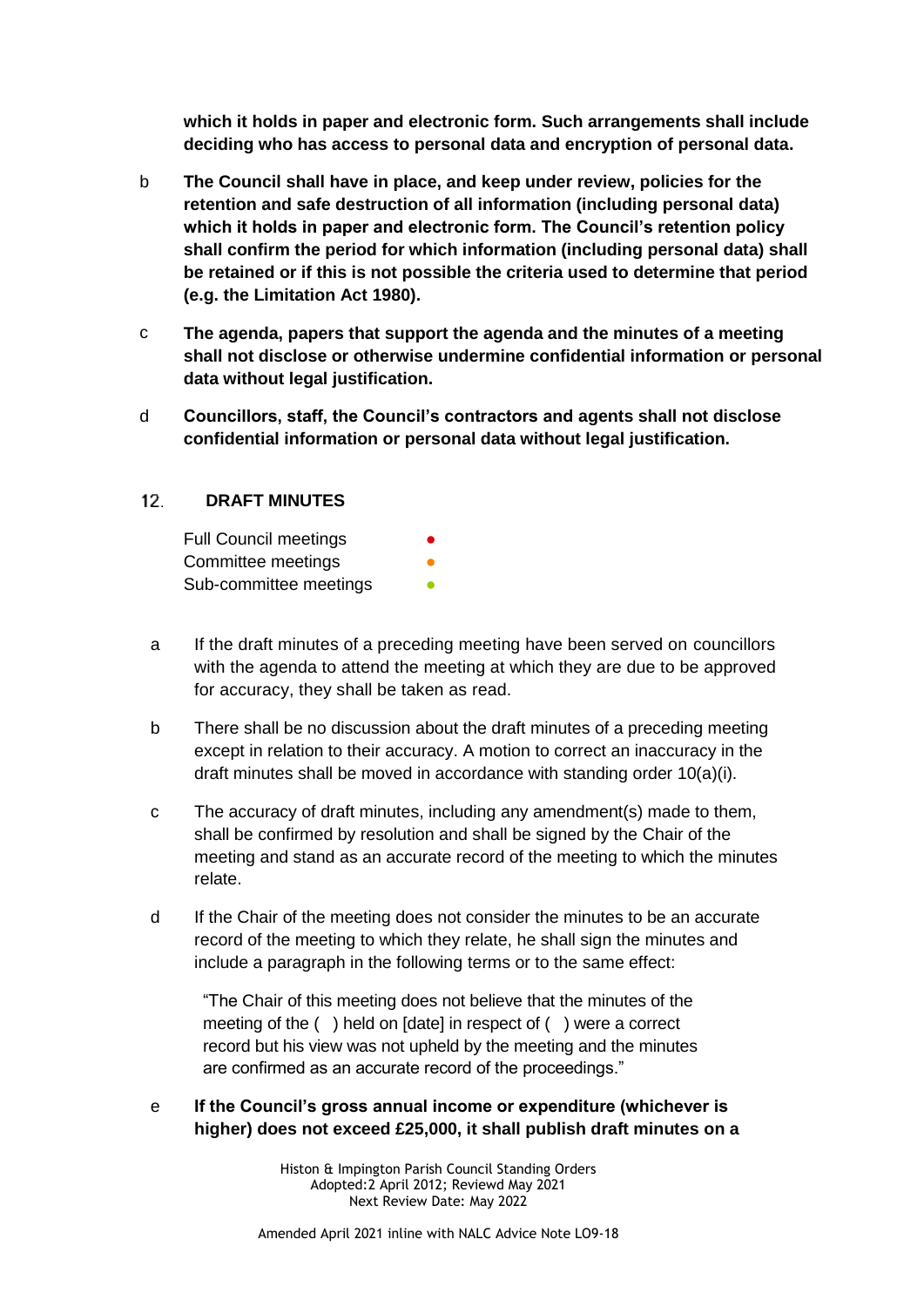**website which is publicly accessible and free of charge not later than one month after the meeting has taken place.**

f Subject to the publication of draft minutes in accordance with standing order 12(e) and standing order 20(a) and following a resolution which confirms the accuracy of the minutes of a meeting, the draft minutes or recordings of the meeting for which approved minutes exist shall be destroyed.

### <span id="page-15-0"></span> $13.$ **CODE OF CONDUCT AND DISPENSATIONS**

*See also standing order 3(u).*

- a All councillors and non-councillors with voting rights shall observe the code of conduct adopted by the Council.
- b Unless he has been granted a dispensation, a councillor or non-councillor with voting rights shall withdraw from a meeting when it is considering a matter in which he has a disclosable pecuniary interest. He may return to the meeting after it has considered the matter in which he had the interest.
- c Unless he has been granted a dispensation, a councillor or non-councillor with voting rights shall withdraw from a meeting when it is considering a matter in which he has another interest if so required by the Council's code of conduct. He may return to the meeting after it has considered the matter in which he had the interest.
- d **Dispensation requests shall be in writing and submitted to the Proper Officer** as soon as possible before the meeting, or failing that, at the start of the meeting for which the dispensation is required.
- e A decision as to whether to grant a dispensation shall be made by the Proper Officer and that decision is final.
- f A dispensation request shall confirm:
	- i. the description and the nature of the disclosable pecuniary interest or other interest to which the request for the dispensation relates;
	- ii. whether the dispensation is required to participate at a meeting in a discussion only or a discussion and a vote;
	- iii. the date of the meeting or the period (not exceeding four years) for which the dispensation is sought; and
	- iv. an explanation as to why the dispensation is sought.
- g Subject to standing orders 13(d) and (f), a dispensation request shall be considered by the Proper Officer before the meeting or, if this is not possible, at the start of the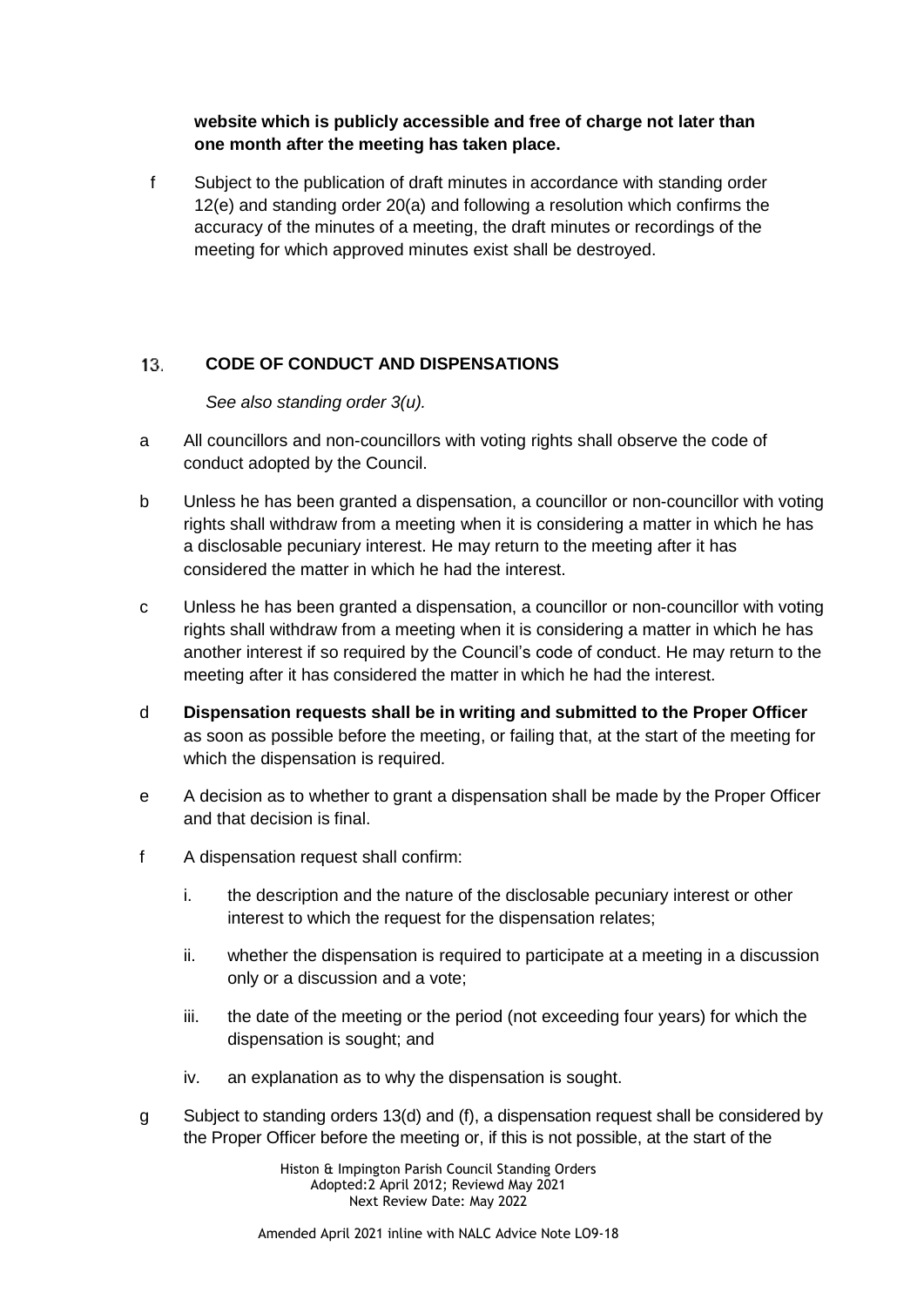meeting for which the dispensation is required

- **h A dispensation may be granted in accordance with standing order 13(e) if having regard to all relevant circumstances any of the following apply:**
	- **i. without the dispensation the number of persons prohibited from participating in the particular business would be so great a proportion of the meeting transacting the business as to impede the transaction of the business;**
	- **ii. granting the dispensation is in the interests of persons living in the Council's area; or**
	- **iii. it is otherwise appropriate to grant a dispensation.**

### <span id="page-16-0"></span> $14<sub>1</sub>$ **CODE OF CONDUCT COMPLAINTS**

- a Upon notification by the District or Unitary Council that it is dealing with a complaint that a councillor or non-councillor with voting rights has breached the Council's code of conduct, the Proper Officer shall, subject to standing order 11, report this to the Council.
- b Where the notification in standing order 14(a) relates to a complaint made by the Proper Officer, the Proper Officer shall notify the Chair of Council of this fact, and the Chair shall nominate another staff member to assume the duties of the Proper Officer in relation to the complaint until it has been determined and the Council has agreed what action, if any, to take in accordance with standing order 14(d).
- c The Council may:
	- i. provide information or evidence where such disclosure is necessary to investigate the complaint or is a legal requirement:
	- ii. seek information relevant to the complaint from the person or body with statutory responsibility for investigation of the matter;
- d **Upon notification by the District or Unitary Council that a councillor or noncouncillor with voting rights has breached the Council's code of conduct, the Council shall consider what, if any, action to take against him. Such action excludes disqualification or suspension from office.**

### <span id="page-16-1"></span> $15.$ **PROPER OFFICER**

a The Proper Officer shall be either (i) the clerk or (ii) other staff member(s) nominated by the Council to undertake the work of the Proper Officer when the Proper Officer is absent.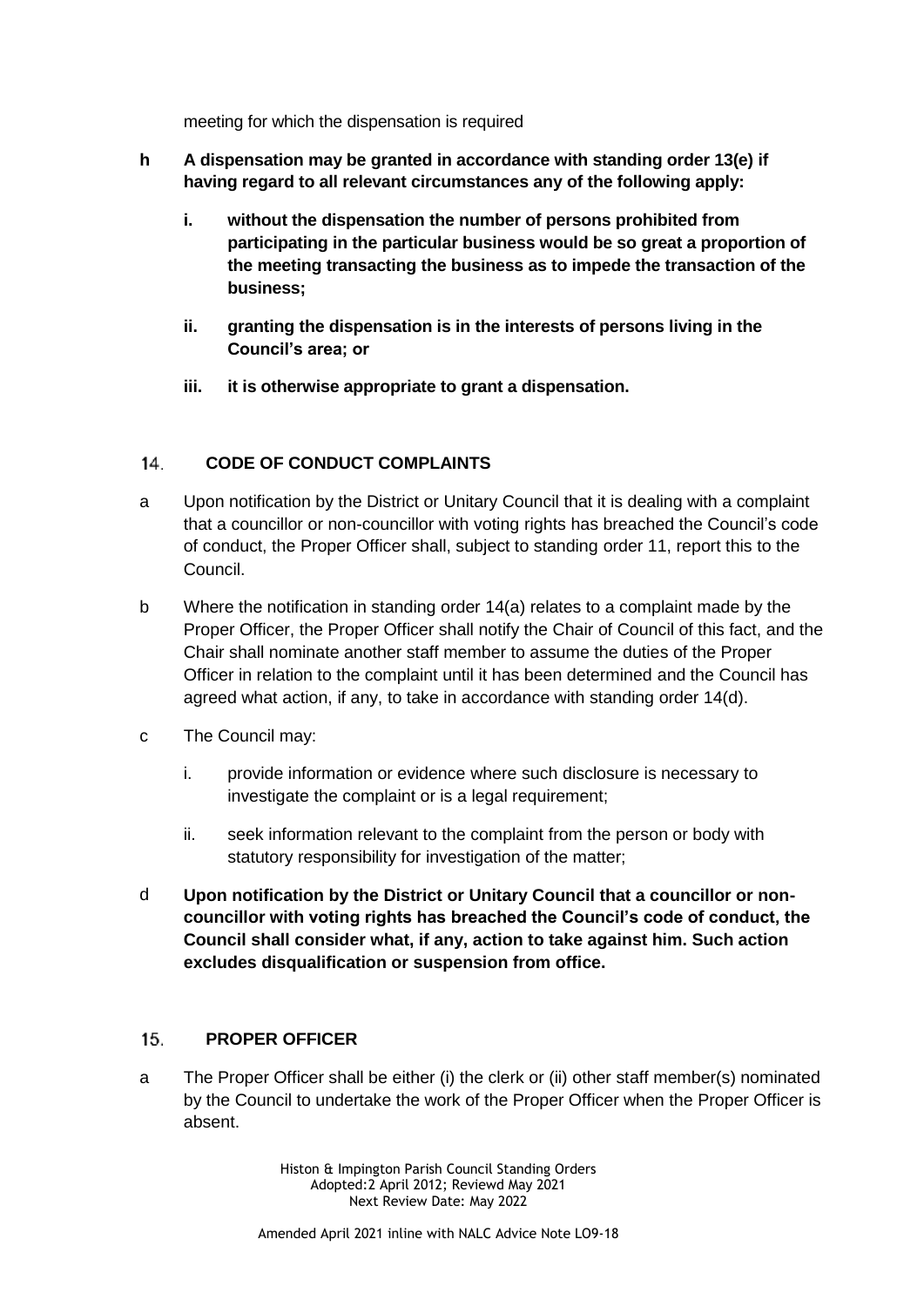- b The Proper Officer shall:
	- i. **at least three clear days before a meeting of the council, a committee** or a sub-committee**,**
		- **serve on councillors by delivery or post at their residences or by email authenticated in such manner as the Proper Officer thinks fit, a signed summons confirming the time, place and the agenda (provided the councillor has consented to service by email), and**
		- **Provide, in a conspicuous place, public notice of the time, place and agenda (provided that the public notice with agenda of an extraordinary meeting of the Council convened by councillors is signed by them).**
		- **A hard copy will subsequently be provideds for council meetings and for committess and sub-committees on request**

*See standing order 3(b) for the meaning of clear days for a meeting of a full council and standing order 3(c) for the meaning of clear days for a meeting of a committee;*

- ii. subject to standing order 9, include on the agenda all motions in the order received unless a councillor has given written notice at least (7) days before the meeting confirming his withdrawal of it;
- iii. **convene a meeting of the Council for the election of a new Chair of the Council, occasioned by a casual vacancy in his office;**
- iv. **facilitate inspection of the minute book by local government electors;**
- v. **receive and retain copies of byelaws made by other local authorities;**
- vi. hold acceptance of office forms from councillors;
- vii. hold a copy of every councillor's register of interests;
- viii. assist with responding to requests made under freedom of information legislation and rights exercisable under data protection legislation, in accordance with the Council's relevant policies and procedures;
- ix. liaise, as appropriate, with the Council's Data Protection Officer;(if there is one)
- x. receive and send general correspondence and notices on behalf of the Council except where there is a resolution to the contrary;
- xi. assist in the organisation of, storage of, access to, security of and destruction of information held by the Council in paper and electronic form subject to the requirements of data protection and freedom of information legislation and other legitimate requirements (e.g. the Limitation Act 1980);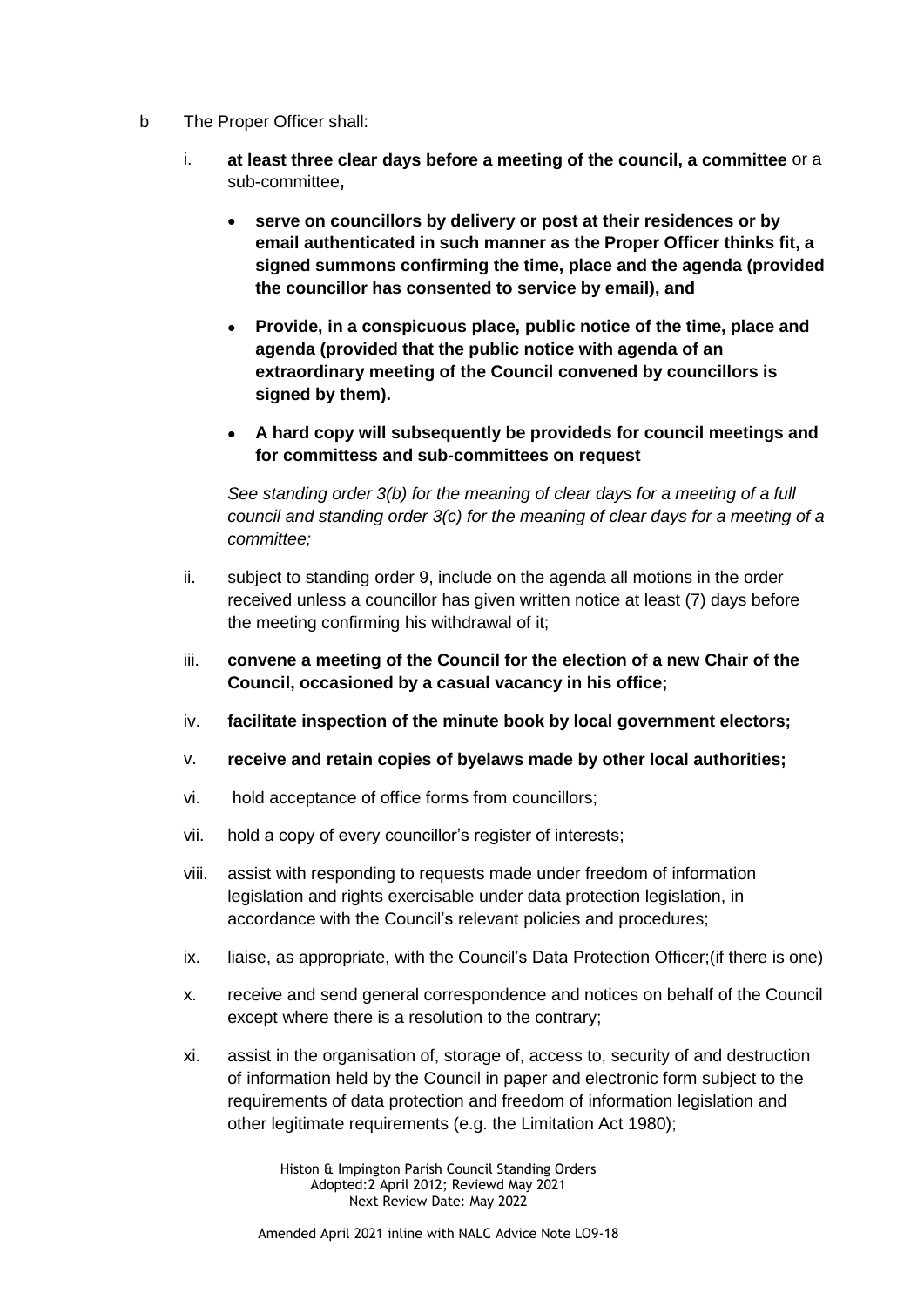- xii. arrange for legal deeds to be executed; (*see also standing order 23);*
- xiii. arrange or manage the prompt authorisation, approval, and instruction regarding any payments to be made by the Council in accordance with its financial regulations;
- xiv. record every planning application notified to the Council and the Council's response to the local planning authority in a book for such purpose;
- xv. refer a planning application received by the Council to the [Chair or in his absence the Vice-Chair (if there is one) of the Planning Committee within two working days of receipt to facilitate an extraordinary meeting if the nature of a planning application requires consideration before the next ordinary meeting of the Council or Planning committee
- xvi. manage access to information about the Council via the publication scheme; and
- xvii. retain custody of the seal of the Council (if there is one) which shall not be used without a resolution to that effect. (s*ee also standing order 23).*

### <span id="page-18-0"></span>16. **RESPONSIBLE FINANCIAL OFFICER**

a The Council shall appoint appropriate staff member(s) to undertake the work of the Responsible Financial Officer when the Responsible Financial Officer is absent.

### <span id="page-18-1"></span> $17.$ **ACCOUNTS AND ACCOUNTING STATEMENTS**

- a "Proper practices" in standing orders refer to the most recent version of "Governance and Accountability for Local Councils – a Practitioners' Guide".
- b All payments by the Council shall be authorised, approved and paid in accordance with the law, proper practices and the Council's financial regulations.
- c The Responsible Financial Officer shall supply to each councillor as soon as practicable after 30 June, 30 September and 31 December in each year a statement to summarise:
	- i. the Council's receipts and payments (or income and expenditure) for each quarter;
	- ii. the Council's aggregate receipts and payments (or income and expenditure)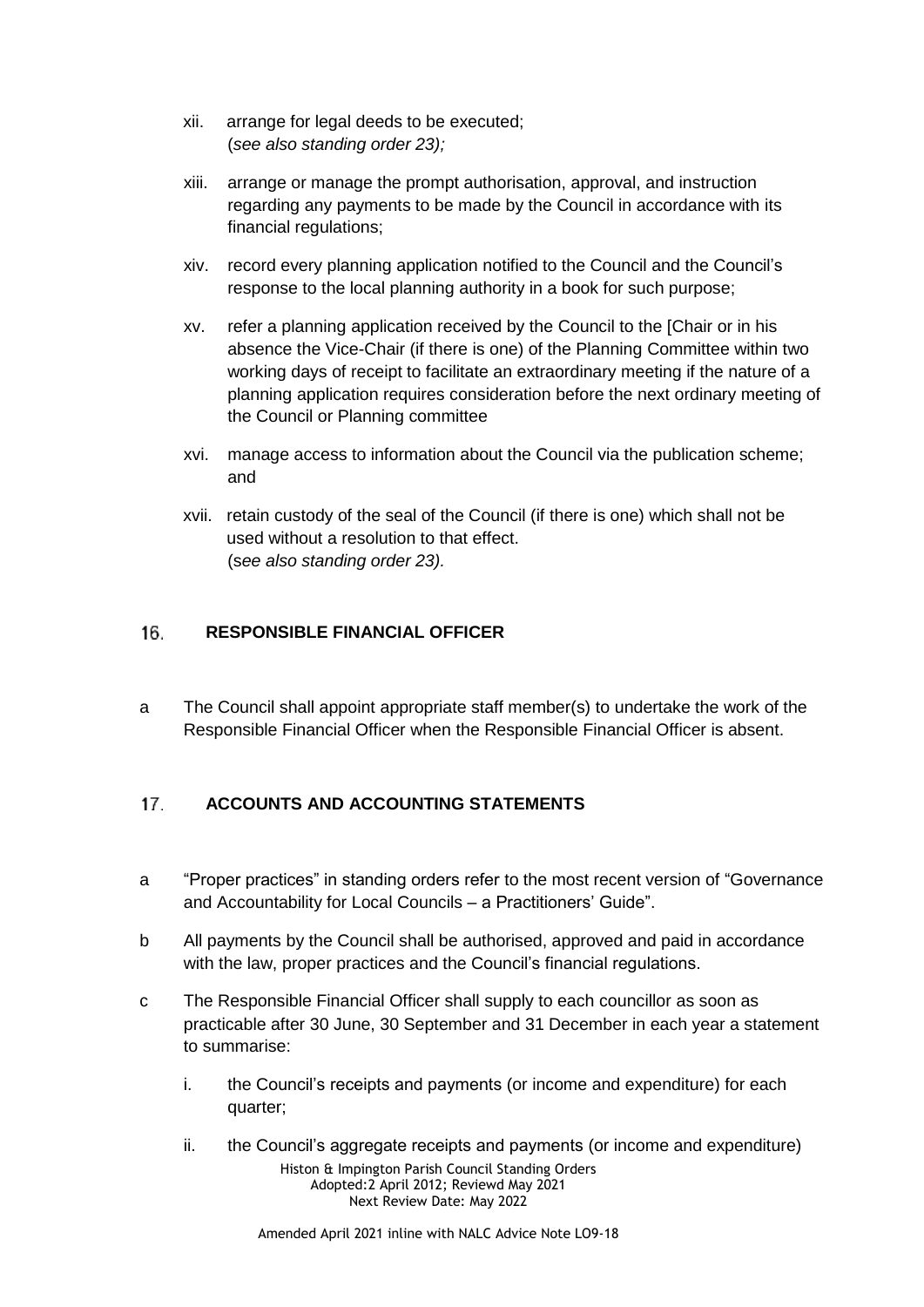for the year to date;

iii. the balances held at the end of the quarter being reported and

which includes a comparison with the budget for the financial year and highlights any actual or potential overspends.

- d As soon as possible after the financial year end at 31 March, the Responsible Financial Officer shall provide:
	- i. each councillor with a statement summarising the Council's receipts and payments (or income and expenditure) for the last quarter and the year to date for information; and
	- ii. to the Council the accounting statements for the year in the form of Section 2 of the Annual Governance and Accountability Return, as required by proper practices, for consideration and approval.
- e The year-end accounting statements shall be prepared in accordance with proper practices and apply the form of accounts determined by the Council (receipts and payments, or income and expenditure) for the year to 31 March. A completed draft annual governance and accountability return shall be presented to all councillors at least 14 days prior to anticipated approval by the Council. The annual governance and accountability return of the Council, which is subject to external audit, including the annual governance statement, shall be presented to the Council for consideration and formal approval before 30 June.

### <span id="page-19-0"></span>**FINANCIAL CONTROLS AND PROCUREMENT**  $18.$

- a. The Council shall consider and approve financial regulations drawn up by the Responsible Financial Officer, which shall include detailed arrangements in respect of the following:
	- i. the keeping of accounting records and systems of internal controls;
	- ii. the assessment and management of financial risks faced by the Council;
	- iii. the work of the independent internal auditor in accordance with proper practices and the receipt of regular reports from the internal auditor, which shall be required at least annually;
	- iv. the inspection and copying by councillors and local electors of the Council's accounts and/or orders of payments; and
	- v. whether contracts with an estimated value below **£25,000** due to special circumstances are exempt from a tendering process or procurement exercise.
- b. Financial regulations shall be reviewed regularly and at least annually for fitness of purpose.
- c. **A public contract regulated by the Public Contracts Regulations 2015 with an**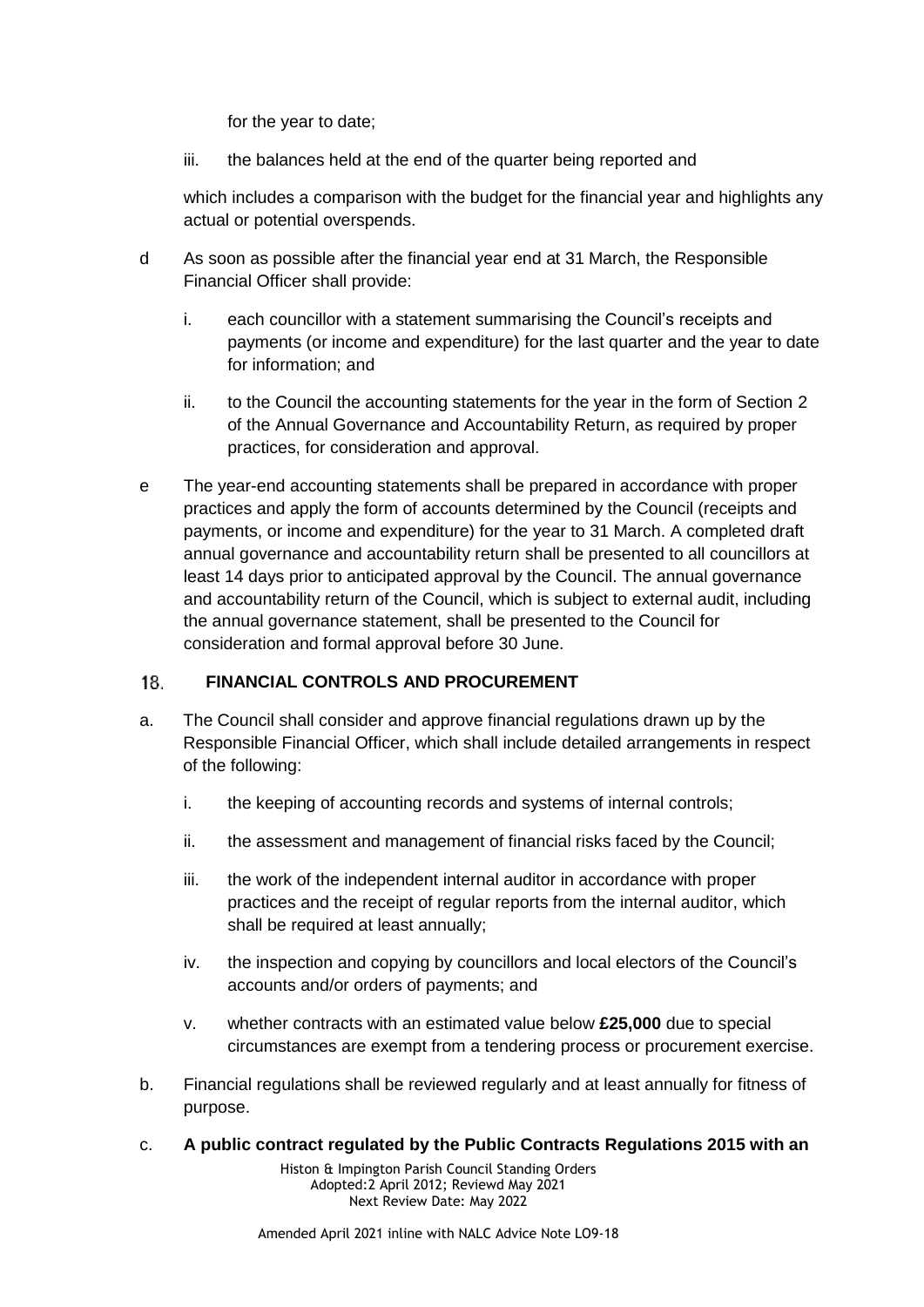**estimated value in excess of £25,000 but less than the relevant thresholds in standing order 18(f) is subject to Regulations 109-114 of the Public Contracts Regulations 2015 which include a requirement on the Council to advertise the contract opportunity on the Contracts Finder website regardless of what other means it uses to advertise the opportunity unless it proposes to use an existing list of approved suppliers**

- d. Subject to additional requirements in the financial regulations of the Council, the tender process for contracts for the supply of goods, materials, services or the execution of works shall include, as a minimum, the following steps:
	- i. a specification for the goods, materials, services or the execution of works shall be drawn up;
	- ii. an invitation to tender shall be drawn up to confirm (i) the Council's specification (ii) the time, date and address for the submission of tenders (iii) the date of the Council's written response to the tender and (iv) the prohibition on prospective contractors contacting councillors or staff to encourage or support their tender outside the prescribed process;
	- iii. the invitation to tender shall be advertised in a local newspaper and in any other manner that is appropriate;
	- iv. tenders are to be submitted in writing in a sealed marked envelope addressed to the Proper Officer;
	- v. tenders shall be opened by the Proper Officer in the presence of at least one councillor after the deadline for submission of tenders has passed;
	- vi. tenders are to be reported to and considered by the appropriate meeting of the Council or a committee or sub-committee with delegated responsibility.
- e. Neither the Council, nor a committee or a sub-committee with delegated responsibility for considering tenders, is bound to accept the lowest value tender.
- f. **A public contract regulated by the Public Contracts Regulations 2015 with an estimated value in excess of £181,302 for a public service or supply contract or in excess of £4,551,413 for a public works contract (or other thresholds determined by the European Commission every two years and published in the Official Journal of the European Union (OJEU)) shall comply with the relevant procurement procedures and other requirements in the Public Contracts Regulations 2015 which include advertising the contract opportunity on the Contracts Finder website and in OJEU.**
- g. **A public contract in connection with the supply of gas, heat, electricity, drinking water, transport services, or postal services to the public; or the provision of a port or airport; or the exploration for or extraction of gas, oil or solid fuel with an estimated value in excess of £363,424 for a supply, services or design contract; or in excess of £4,551,413 for a works contract; or £820,370**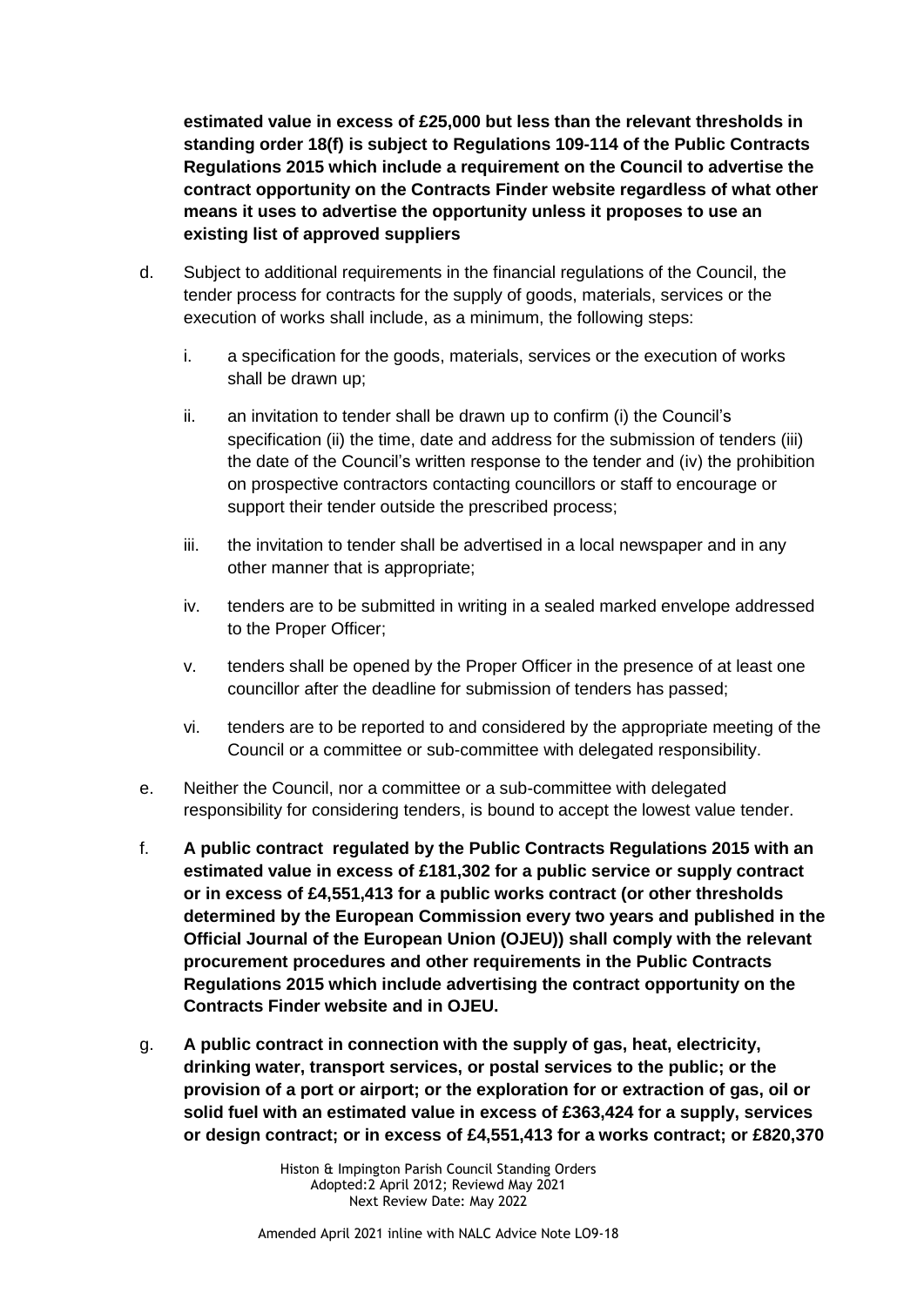**for a social and other specific services contract (or other thresholds determined by the European Commission every two years and published in OJEU) shall comply with the relevant procurement procedures and other requirements in the Utilities Contracts Regulations 2016.**

### <span id="page-21-0"></span>**HANDLING STAFF MATTERS** 19.

- a A matter personal to a member of staff that is being considered by a meeting of Council or the Employment Committee is subject to standing order 11.
- b Subject to the Council's policy regarding absences from work, the Council's most senior member of staff shall notify the Chair of the employment committee or, if he is not available, the Chair of the Council of absence occasioned by illness or other reason and that person shall report such absence to the employment committee at its next meeting.
- c The Chair of the council or in his absence, the Chair of the employment committee shall upon a resolution conduct a review of the performance and annual appraisal of the work of the Clerk. All other appraisals shall be conducted by the Line Manager. The reviews and appraisal shall be reported in writing and are subject to approval by resolution by the employment committee.
- d Subject to the Council's policy regarding the handling of grievance matters, the Council's most senior member of staff (or other members of staff) shall contact the Chair of the employment committee] or in his absence, the Chair of the council in respect of an informal or formal grievance matter, and this matter shall be reported back and progressed by resolution of the employment committee.
- e Subject to the Council's policy regarding the handling of grievance matters, if an informal or formal grievance matter raised by [the member of staff's job title] relates to the Chair or vice-Chair of the employment committee, this shall be communicated to another member of the employment committee which shall be reported back and progressed by resolution of the employment committee.
- f Any persons responsible for all or part of the management of staff shall treat as confidential the written records of all meetings relating to their performance, capabilities, grievance or disciplinary matters.
- g In accordance with standing order 11(a), persons with line management responsibilities shall have access to staff records referred to in standing order 19(f).
- h Only persons with line management responsibilities shall have access to staff records referred to in standing orders 19(f) and (g) above if so justified.
- I Access and means of access by keys and/or computer passwords to records of employment referred to in standing orders 19(f) and (g) above shall be provided only to (post holder the clerk and the Chair of the council OR [the (Employment) committee]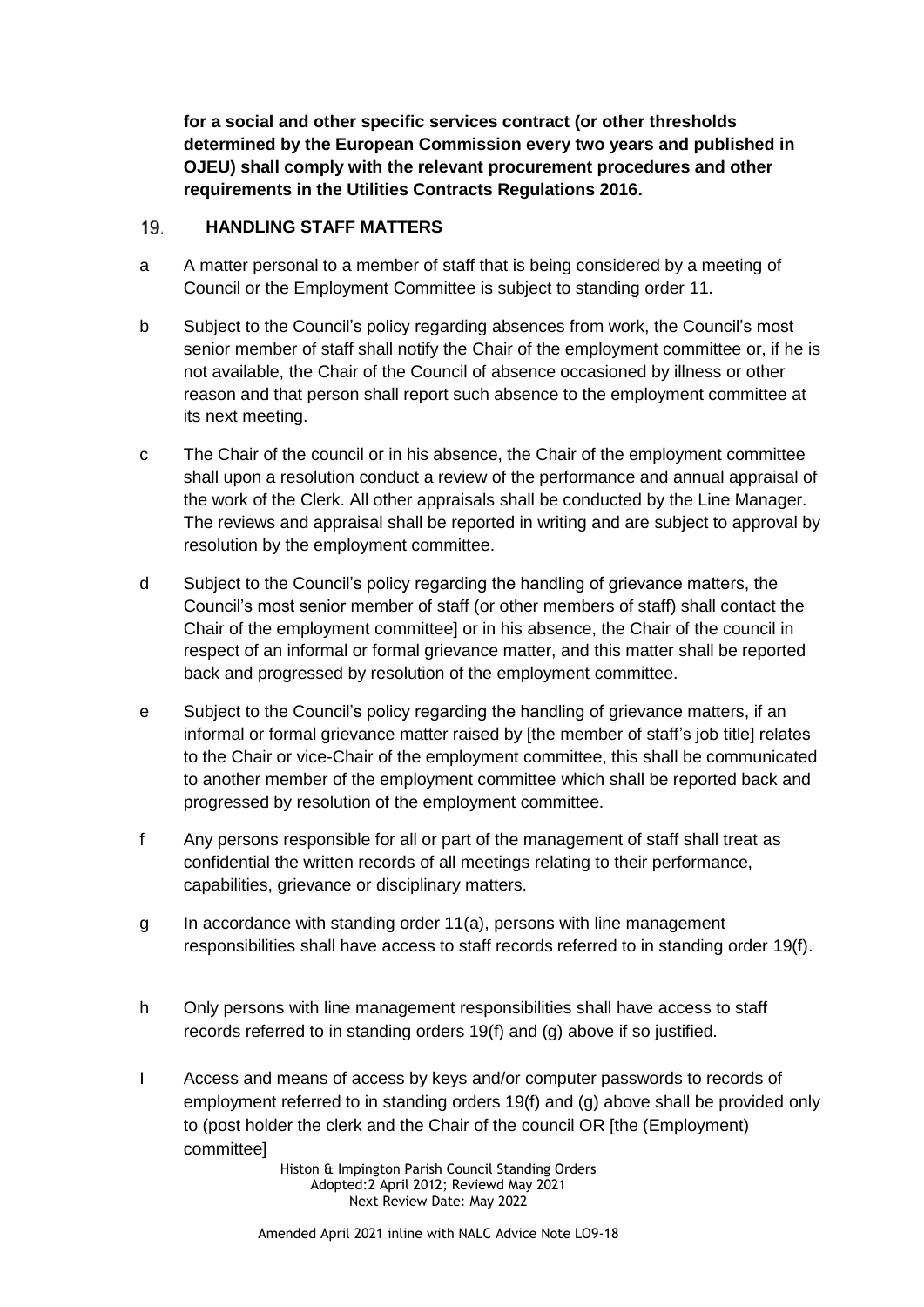### <span id="page-22-0"></span>**RESPONSIBILITIES TO PROVIDE INFORMATION**  20.

*See also standing order 21.*

- a **In accordance with freedom of information legislation, the Council shall publish information in accordance with its publication scheme and respond to requests for information held by the Council.**
- b. *If gross annual income or expenditure (whichever is the higher) exceeds £200,000*] **The Council, shall publish information in accordance with the requirements of the Local Government (Transparency Requirements) (England) Regulations 2015**.
- <span id="page-22-1"></span> $21$ **RESPONSIBILITIES UNDER DATA PROTECTION LEGISLATION**  (Below is not an exclusive list). *See also standing order 11.*
- a **The Council may appoint a Data Protection Officer.**
- b **The Council shall have policies and procedures in place to respond to an individual exercising statutory rights concerning his personal data.**
- c **The Council shall have a written policy in place for responding to and managing a personal data breach.**
- d **The Council shall keep a record of all personal data breaches comprising the facts relating to the personal data breach, its effects and the remedial action taken.**
- e **The Council shall ensure that information communicated in its privacy notice(s) is in an easily accessible and available form and kept up to date.**
- f **The Council shall maintain a written record of its processing activities.**

### <span id="page-22-2"></span>22. **RELATIONS WITH THE PRESS/MEDIA**

a Requests from the press or other media for an oral or written comment or statement from the Council, its councillors or staff shall be handled in accordance with the Council's policy in respect of dealing with the press and/or other media.

### <span id="page-22-3"></span>23. **EXECUTION AND SEALING OF LEGAL DEEDS**

*See also standing orders 15(b)(xii) and (xvii).*

a A legal deed shall not be executed on behalf of the Council unless authorised by a resolution.